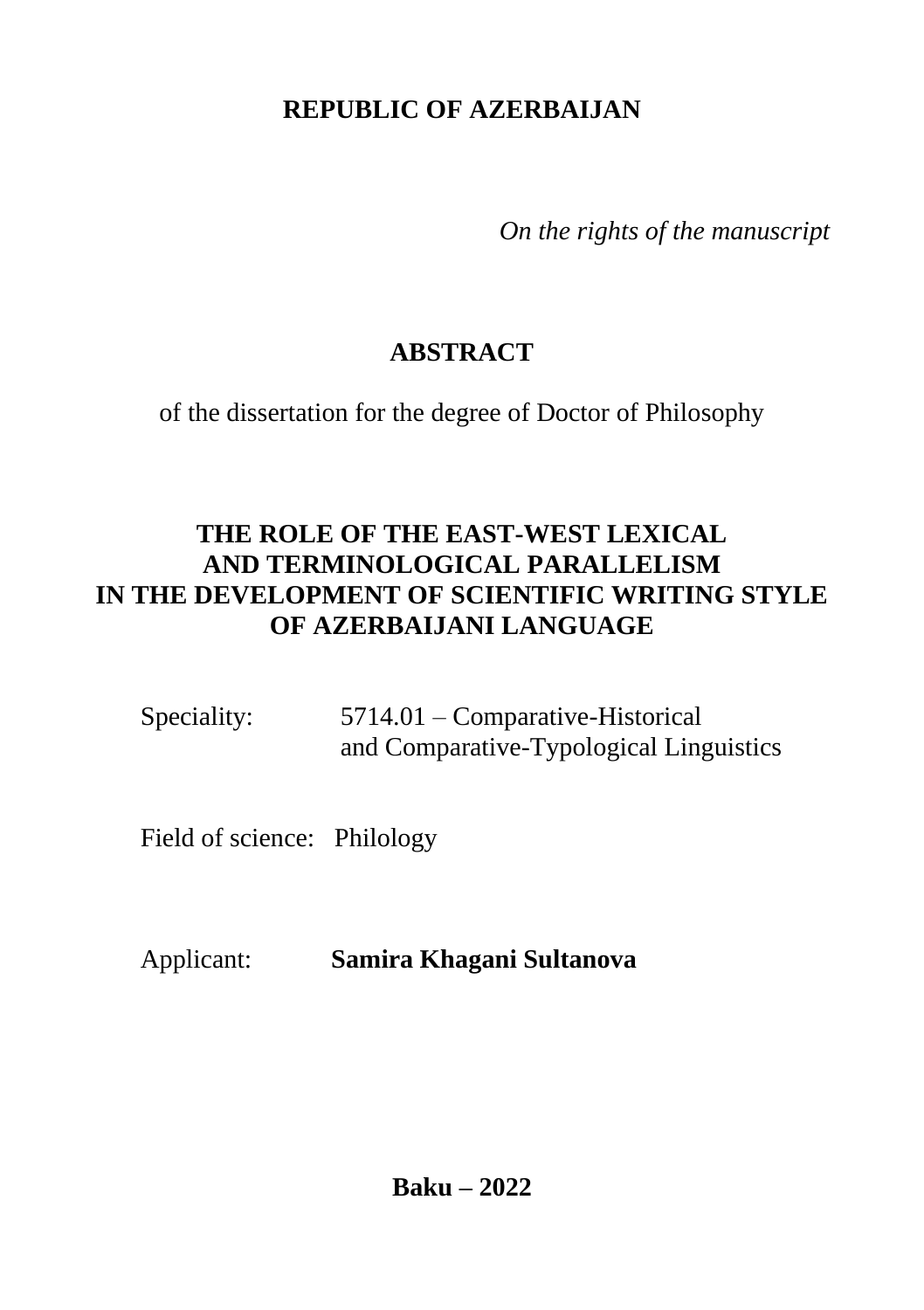The work was performed at the Department of Azerbaijani Language of Ganja State University.

Scientific supervisor:<br> **Academician, Doctor of Sciences**<br> **in Philology, Professor** m Philology, Professor **Nizami Gulu Jafarov**

Official opponents:<br>Associate Professor<br>Associate Professor Valeh Bayram Nasibov **Valeh Bayram Nasibov**

> Doctor of Philosophy in Philology, Associate Professor Vafa Chingiz Hasanova

Afag Hasan Gambarova

Dissertation council ED 2.13 of Supreme Attestation Commission under the President of the Republic of Azerbaijan operating at Baku Slavic University

Chairman of the Dissertation obimeil: Professor<br>Rahilya Huseyn Guliyeva Rami

Doctor of Sciences in Philology,

Dissertation council:Professor

Scientific secretary of the **Doctor of Sciences in Philology**, Dissertation council: Professor<br>Nasiragha Shahmurad Mammadov

 \_\_\_\_\_\_\_\_\_\_\_ **Nasiragha Shahmurad Mammadov** scientific seminar: Chairman of the

Doctor of Philology, Professor scientific seminar:Doctor of Philology, Professor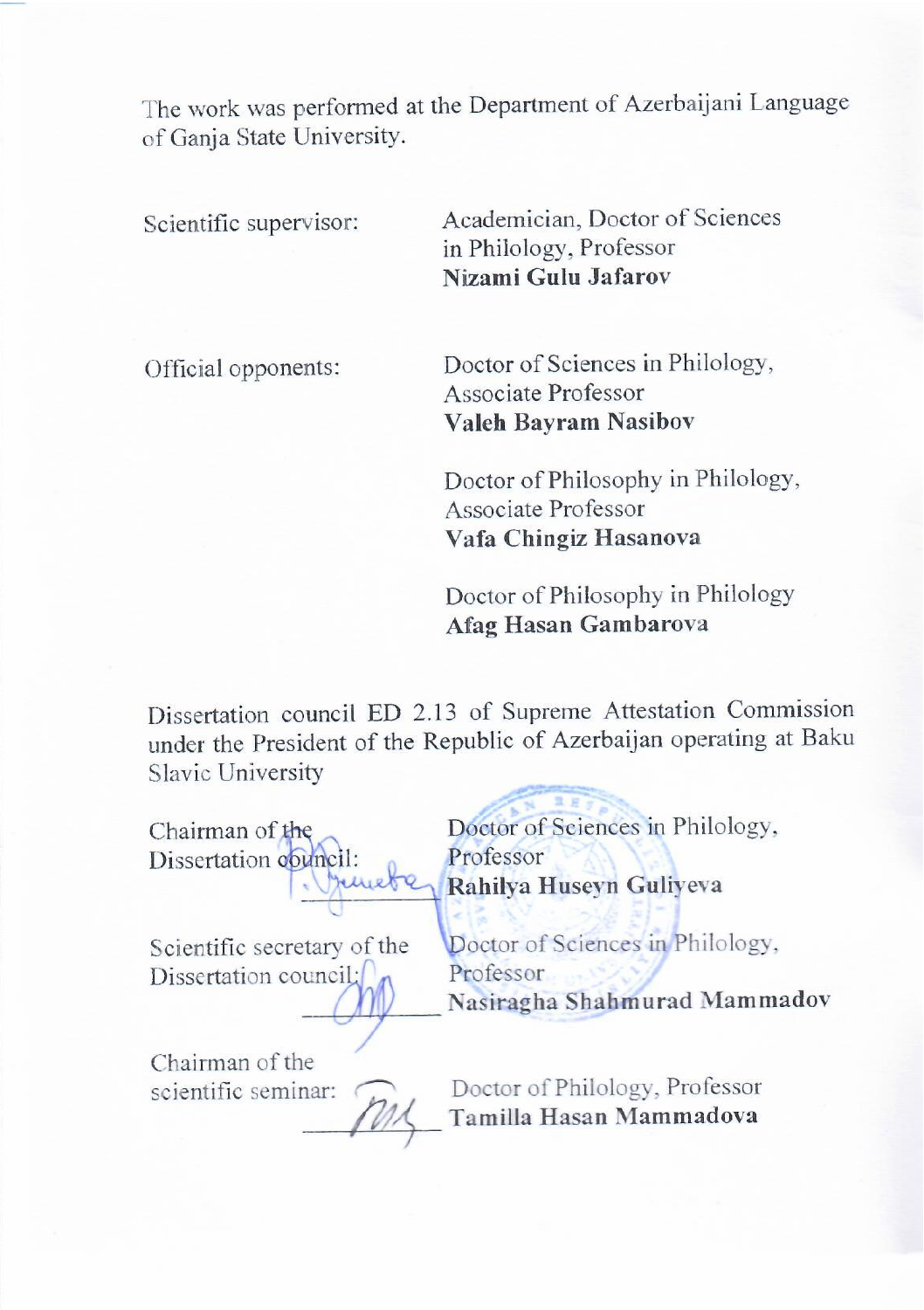#### **GENERAL CHARACTERISTICS OF THE SCIENTIFIC WORK**

**The relevance of the topic.** A division of the globe into two great poles or geographies – the East-West division – has created such a global contrast which is characterized by economic, political and cultural factors since the beginning of the new era that today there are so few problems that can be imagined to be solved, or someone's interference in addressing any problem beyond the very contrast.

Azerbaijan's location at the crossroads between East and West in geographical, geopolitical, cultural and intellectual terms has considerably influenced the structure of Azerbaijani language for centuries, as a result of which a lingua-cultural phenomenon is titled in linguistics as East-West lexical and terminological parallelism in modern Azerbaijani language, especially in its scientific style. Thus, in the middle of the 19th century, in parallel with the general Eastern words and terms (mainly Arabic), people started to use words of Western origin (mainly Latin) in Azerbaijani language. The following three cases are gradually observed: 1) the use of new terms archaizes the traditional ones; 2) the traditional term is more 'powerful' than the new term and prevents its spread; 3) the new term is used in parallel with the traditional term;

The ANAS fundamental edition "On the Path to Independence" dedicated to the 25th anniversary of the state independence of the Republic of Azerbaijan presents: "Hosting such forums in Baku, first and foremost, demonstrates Azerbaijan's active position in intercivilizational dialogue, as well as its role in building a bridge between rich Eastern and Western cultures.

... At present, the national idea must prove its vitality within not only the national, political, and geographical boundaries of the state it represents, but also globally. That is, no matter how the national idea reflects the identity of the people, it must meet the realities of the new world order in general, and conform to human values."<sup>1</sup>

 $1$  On the Path to Independence. – Baku: Sharg-Garb, 2016,  $-147-148$  p.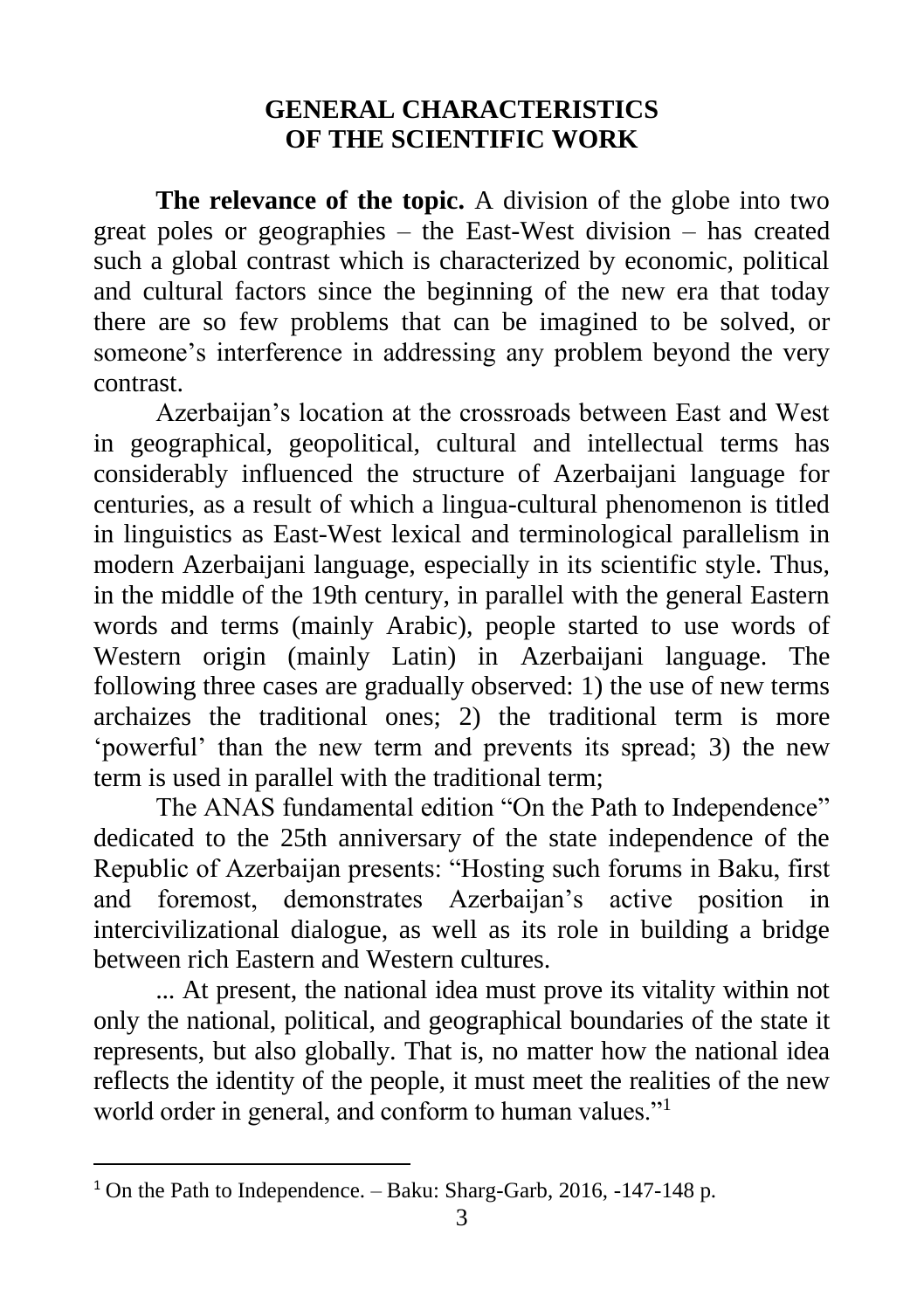Having studied the development trends of the terminology of Azerbaijani language during the years of independence, S.Sadigova paid particular attention to the problem of lexical parallels in terminology and tried to analyze different scientific and theoretical concerns on the issue. In her view, *"although parallelism is considered as a defective phenomenon in terminology, it is impossible to deny the fact of its existence. This parallel, in fact, occurs at the request of the period of formation of the terminological system and, as a consequence, it should be regarded as a positive phenomenon for a certain period."*<sup>2</sup>

The Azerbaijani science, as well as its terminology, is based on both traditional Eastern and modern Western values. By studying historical course of this process, especially its outcomes, it is possible to come to serious conclusions about the genotypological structure of the scientific and intellectual lexicon in Azerbaijani, and it leads to the discovery of common linguistic (universal) laws that are not limited by the nature of a single language.

**Object of the research.** The object of the research is the East– West lexical and terminological parallelism, which presents itself as a system in the scientific writing style of Azerbaijani language. This phenomenon is represented by a large number of linguistic facts in various fields of science (human studies, social, natural and technical sciences).

**Subject of the research.** The objectives of the research are: the essence of the role of the East–West lexical and terminological parallelism in the development of the scientific writing style of Azerbaijani language; various manifestation features of the lexical and terminological parallelism; the scope of the parallelism; use balance in various scientific fields, etc.

**Aims and objectives of the research.** The aim of this study is to comprehensively study the role of the East–West lexical and terminological parallelism in the development of the scientific

<sup>2</sup> Sadigova S. Development of Terminology in Azerbaijan Language / S.Sadigova.

<sup>–</sup> Baku: Avrora, – 2016. – 146-162 p.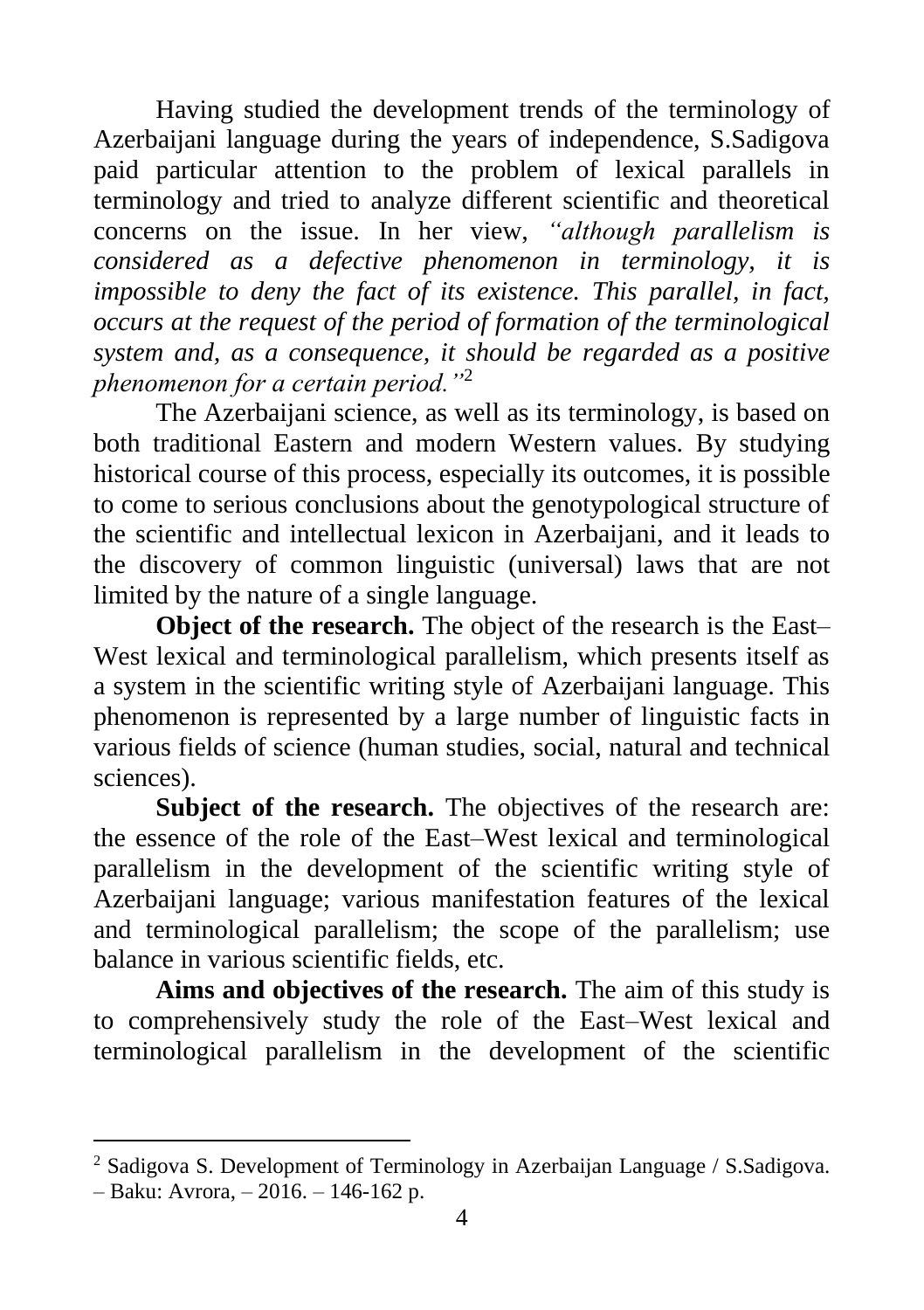writing style of Azerbaijani language. The *objectives* of the research are:

1) explanation of linguistic, intellectual and culturological reasons of the East-West lexical and terminological parallelism;

2) determination of main historical development stages of the East-West lexical and terminological parallelism in Azerbaijani;

3) the East-West lexical and terminological parallelism in the language of human studies;

4) the East-West lexical and terminological parallelism in the language of natural sciences;

5) the East-West lexical and terminological parallelism in the language of technical sciences;

6) the East-West lexical and terminological parallelism in the language of social sciences.

**Research methods.** Descriptive and historical-comparative methods were used in the dissertation.

#### **Main provisions of the dissertation.**

1. The East-West lexical and terminological parallelism began to emerge in the scientific style of Azerbaijani language in the middle of the nineteenth century and became a systematic language phenomenon at the end of the twentieth and early twenty-first centuries.

2. The formation of East–West lexical and terminological parallelism in various languages, including Azerbaijani, is not accidental, it is a natural phenomenon that is conditioned by the geocultural position of the language.

3. The East-West lexical and terminological parallelism characterizes itself in different ratios in different fields of science, and it depends on how national or international the field of science is.

4. There are functional-stylistic differences between the Eastern and Western components of the lexical-terminological parallelism.

**Scientific novelty of the research.** Although the East-West lexical and terminological parallelism shows itself in a large number of languages, including Azerbaijani, this phenomenon almost exclusively remained unexplored, and it was presented only as an abnormal phenomenon or deviation from the norm. However, such a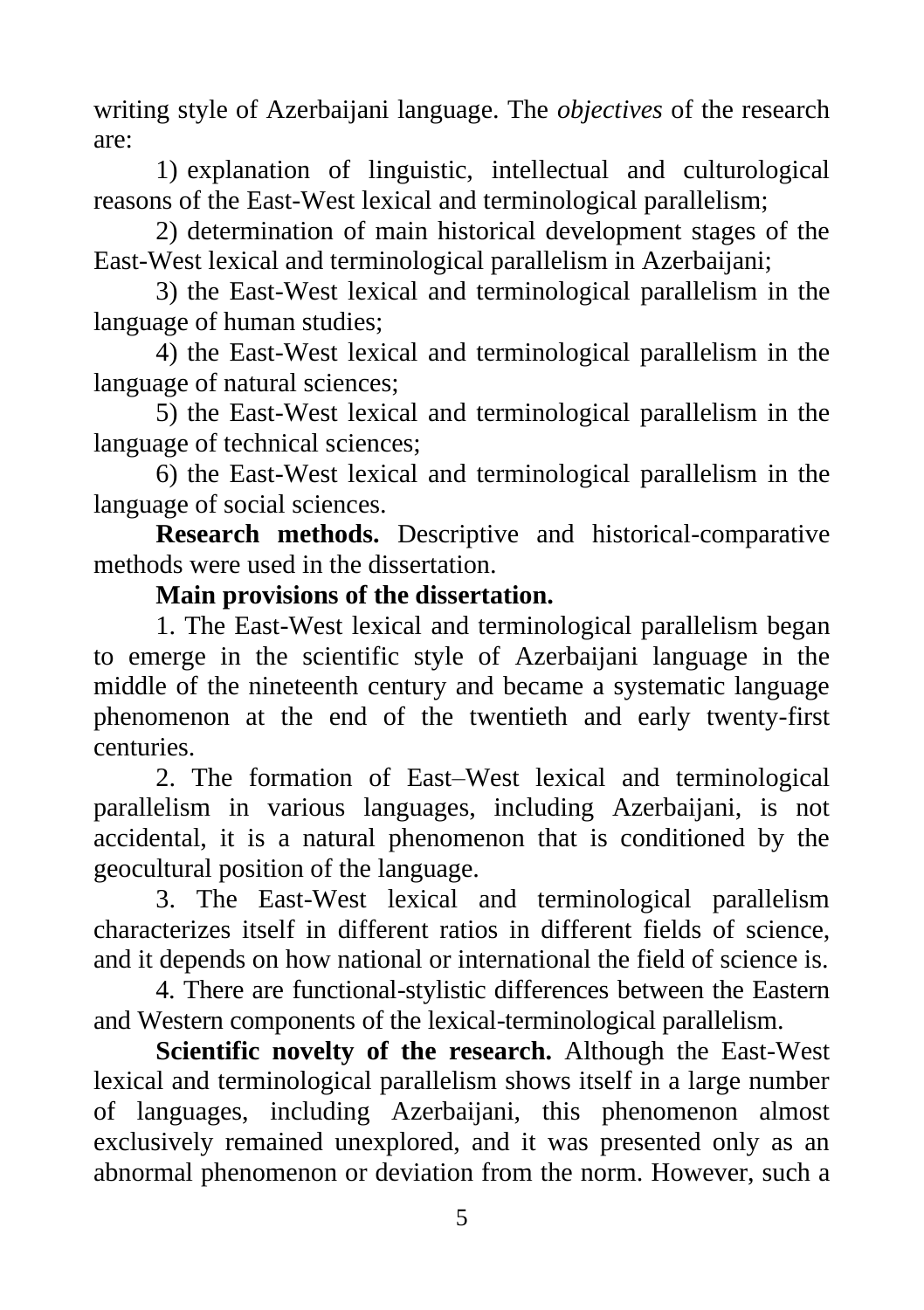superficial approach does not allow us to determine the nature of the phenomenon and to clarify its nature.

The novelty of the research is primarily related, initially, to the systematic study of the mentioned language phenomenon that conducted for the first time; secondly, to the principal scientific outcomes that achieved due to researches conducted on all the functional features of the East–West lexical and terminological parallelism in the context of Azerbaijani language and based on rich language facts.

**Theoretical importance of the research.** The theoretical significance of the thesis in the context of the scientific and style of a language is defined by the possibility of expressing the same notion by terms of both East and West origins and by the generalizations about the functional processes that this possibility has caused. The dissertator sought to give a clear idea of the general or universal model of the phenomenon by analysing both the diachronic and synchronous relations in the Azerbaijani scientific thinking through the parallel terms taken from various scientific, intellectual and culturological sources.

**Practical importance of the research.** The results of the research can be used in both General Linguistics and Azerbaijani language classes. Research work can also be useful in compiling terminological dictionaries. It is possible to take advantage of the research of a particular language material, as well as scientific and theoretical generalizations.

**Approbation and application.** The main results of the dissertation work are reflected in dissertation articles, abstracts of reports at scientific conferences.

**The name of the organization in which the dissertation work is carried out.** The dissertation was completed at the Department of Azerbaijani Language of Ganja State University.

**The total volume of the dissertation with a sign indicating the volume of structural units of the dissertation separately.** The dissertation consists of an introduction, four chapters, a conclusion and a list of used literature. Introduction  $-4$  pages, 8 017 characters, Chapter I – 33 pages, 56,725 characters, Chapter II – 23 pages,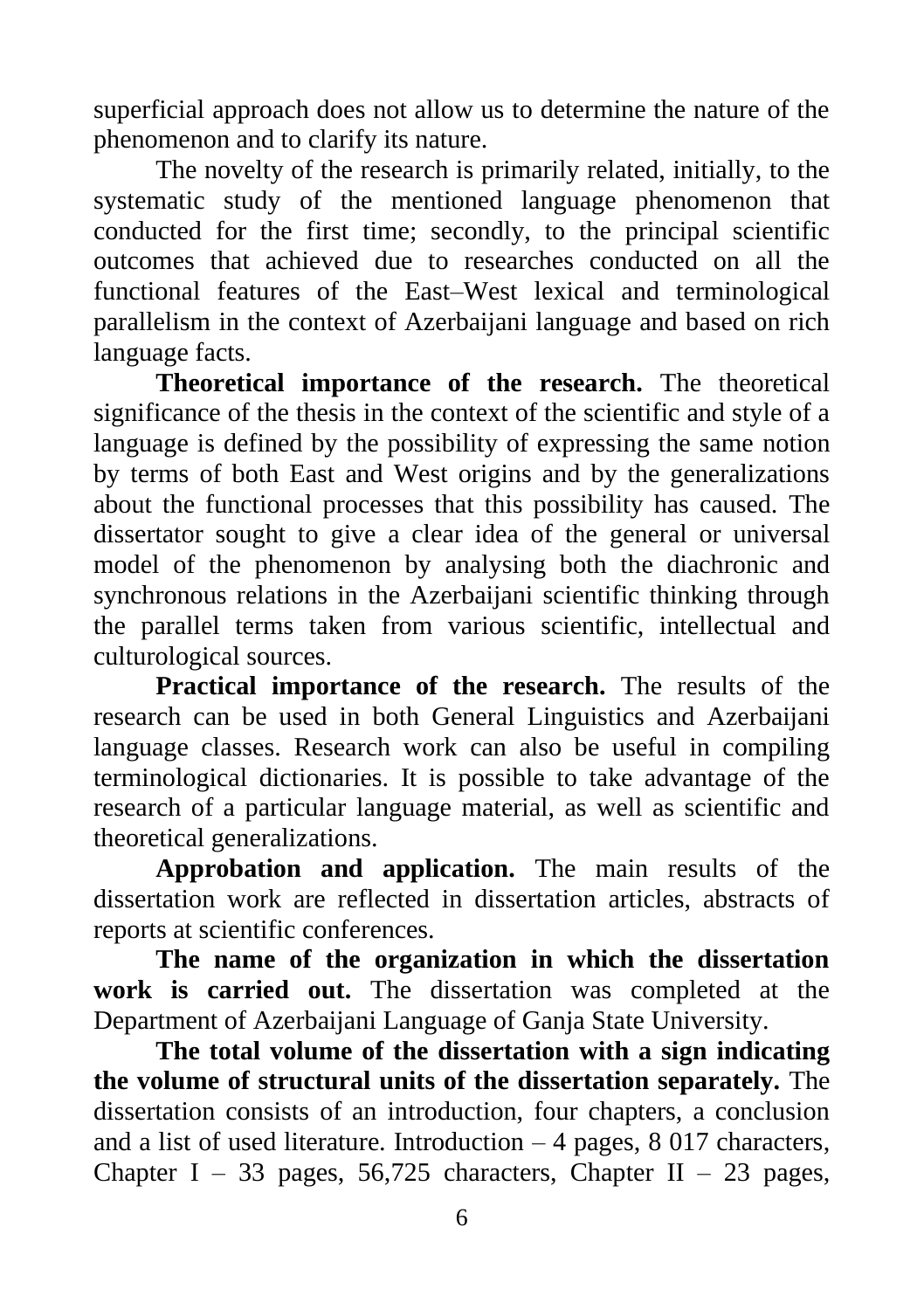41,417 characters, Chapter III – 28 pages, 50,956 characters, Chapter IV – 25 pages, 41,184 characters, result – 4 pages, 5 955 points, the list of used literature  $-10$  pages, consisting of 14,903 characters, the total volume of the dissertation 130 pages, 222,786 characters.

### **SUBSTANTIVE CONTENT OF THE RESEARCH**

The **introduction** outlines the overview of the thesis, substantiates its relevance, defines the object and the subject, aims and objectives of the research, points out the scientific novelty, theoretical and practical significance of the thesis, and lists the provisions for the dissertation.

The first chapter is entitled **Formation of the East-West Lexical and Terminological Parallelism in Azerbaijani Language**  and consists of six subchapters.

The first subchapter is the **Problem Statement.**

The history of the East-West lexical and terminological parallelism in Azerbaijani language is in line with the history of the scientific style and terminological system. The evidence is that while the terminological system was developing, the East–West parallelism was also shaping due to the stages of the development of the given system.

In this subchapter the history of the East-West lexical and terminological parallelism development on the example of Azerbaijani language was reviewed in four stages:

1) The first stage of the East-West lexical and terminological parallelism formation (XIX century);

2) The second stage of the East-West lexical and terminological parallelism formation (early XX century);

3) Definition of the East-West lexical and terminological parallelism in the scientific style of Azerbaijani language as a system;

4) Expanding the East-West parallelism in the lexical and terminological system of Azerbaijani Language in the independence period.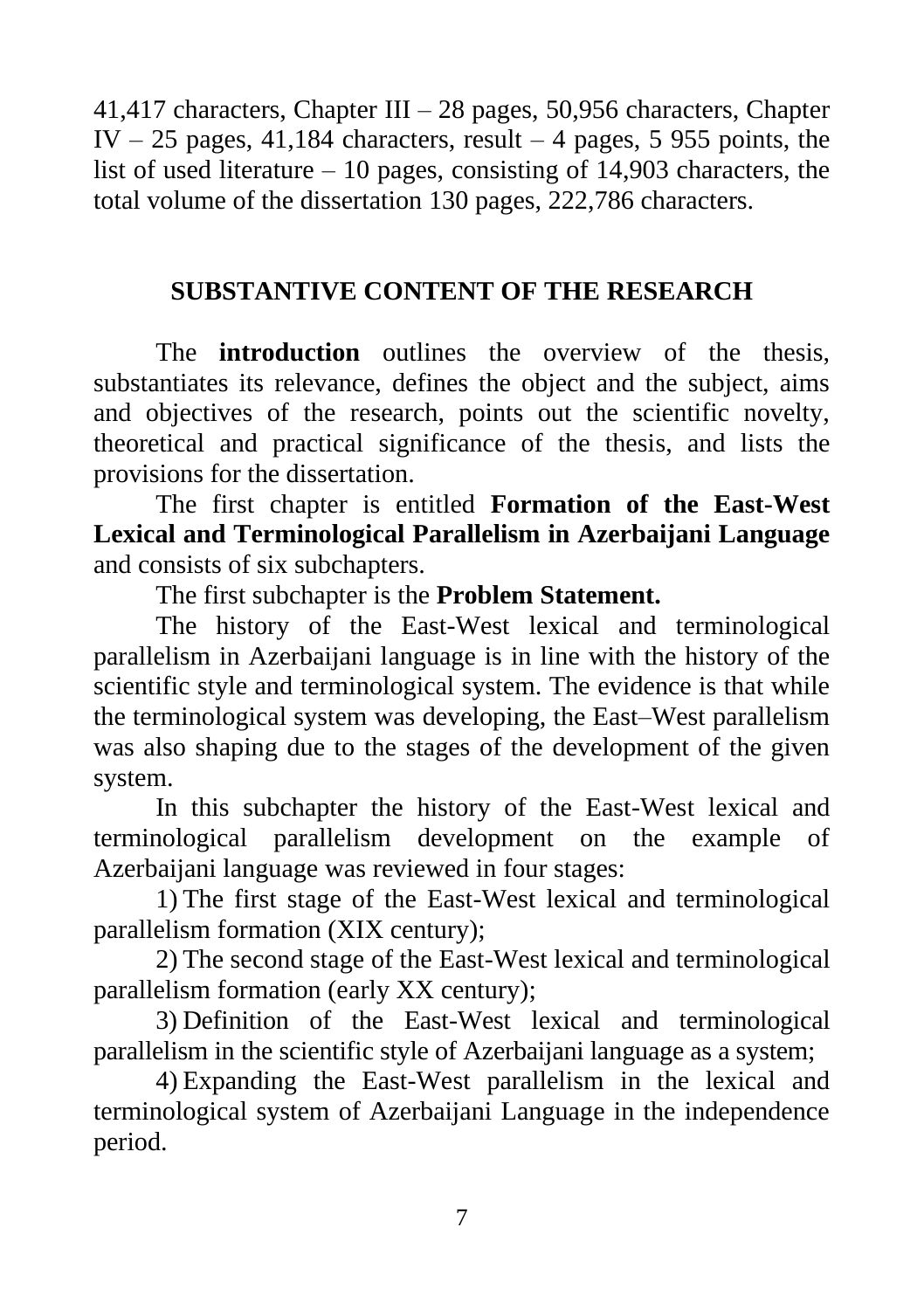The second subchapter is titled **The East-West Lexical and Terminological Parallelism.** The role of the East-West lexical and terminological parallelism in the development of the scientific style of Azerbaijani language is, in fact, a quite broad subject to distinguish a number of research areas. In all cases, however, this theme is derived from the historical course of the Eastern and Western linguacultural relationships, its universal nature or peculiarities. Observations (and comparisons) show that objective assessments of "national concepts" through distinguishing "international notions", generally the "standard of scientific notion", are the basis for examining the extent to which notion the latter is adequate. However, the formulation of the issue in a form like this cannot be fully justified in terms of the language processes of the globalization era. Primarily, this is because the Western terminology, in fact international terminology, strived to be dominant in Eastern languages, which made parallelism inevitable.

The third subchapter is titled **The East-West Lexical and Terminological Parallelism Formation** (19<sup>th</sup> century) deals with the gradual inclusion of Azerbaijani intellectual and cultural thinking into the Western orientation; dissemination of words and terminologies of Western origin in limited number along with the traditional Oriental terms among Azerbaijani intellectuals with new worldview (Mirza Kazim bey, Mirza Fatali Akhundov, Hasan Bey Zardabi and others).

T.Hajiyev wrote that, as a result of such ambiguity of acquisitions, "naturally, parallelism appears. In some writings of the same author, either terms of Arabic-Persian, or Russian-European origins are used; furthermore, some authors use Arabic-Persian sources, others Russian-European ones. Thus, lexical-terminological units of different sources are used to the same extent, in the same style-functional context, both in the application of the individual style of an author, or generally, in common use of literary language as a whole"<sup>3</sup>.

<sup>3</sup> Hajıyev, T.I. History of Azerbaijani Literary Language / T.İ.Hajiyev. – Baku: Elm, – 2012. II part. – 392 p.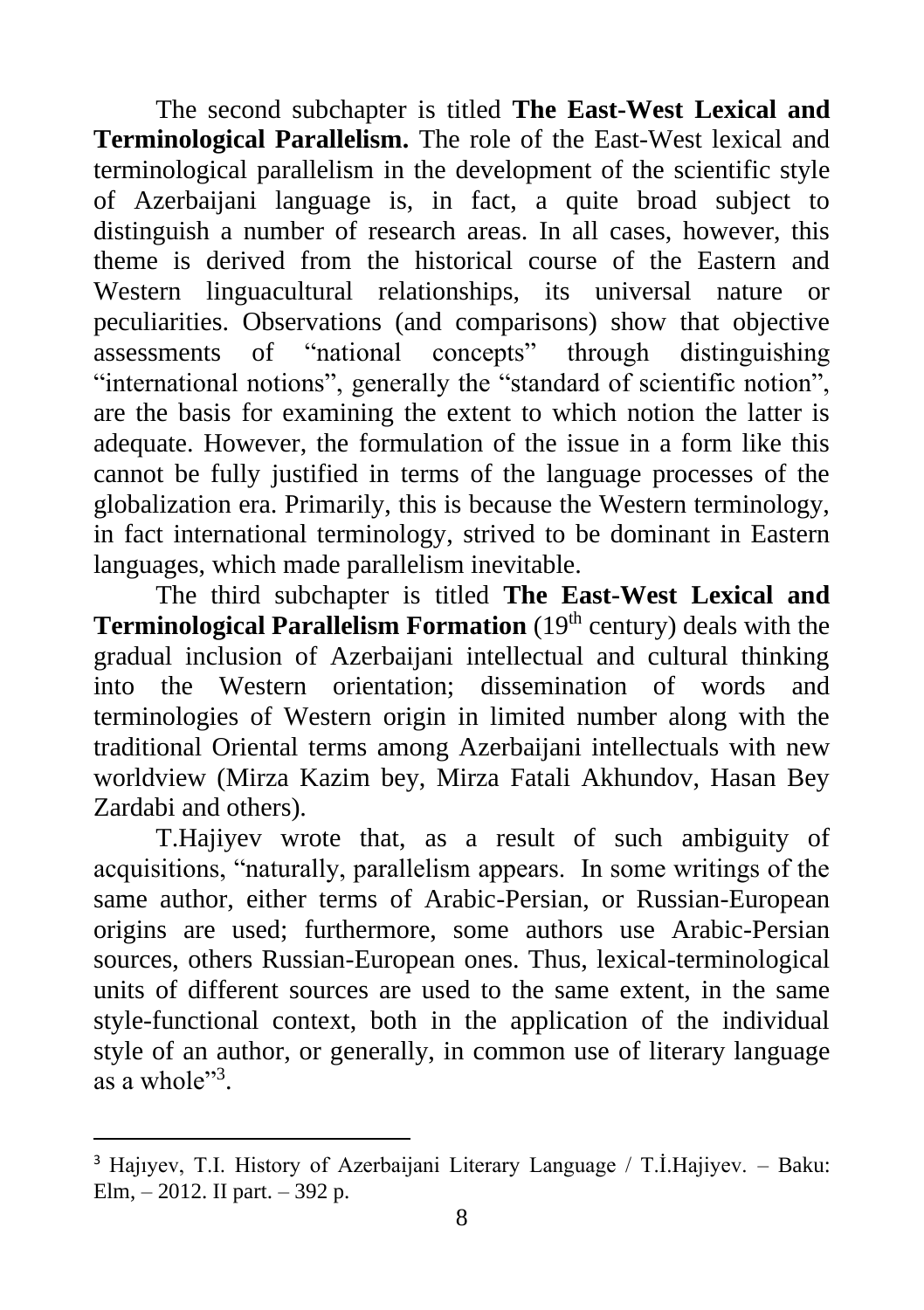An outstanding researcher of the history of Azerbaijani language lists the following examples of the Arabic-Persian (Eastern) and Russian-European (Western) lexical – terminological parallelism in Azerbaijani literary language of the nineteenth century:

M.F.Akhundzadeh: şəbih – aktyor (*square performances – actor), təmsil (təmsilat) – pyes (pyeslər), (representation(s) – play(s), nəzm – poeziya (verse-poetry, müstəbid – despot (despot – despot), istibdad – despotizm (despotism – despotism), inqilab – revolyusiya (revolution – revolution) tərəqqi – proqres (progress – progress), məcmə – parlament (organization – parliament), qeyrətmənd – patriot (zealot – patriot), etc.*

The fourth subchapter is titled **The Second Stage of the East– West Lexical and Terminological Parallelism Formation** (early twentieth century) deals with the period during which a considerable expansion of the East-West lexical and terminological parallelism in Azerbaijani language, as well as in editions, especially in media and dictionaries was observed.

It was no coincidence that this tendency had a universal nature for Azerbaijan's socio-political, cultural and ideological environment in the early twentieth century. Later, M.A.Rasulzadeh, one of the leaders of Azerbaijan's independence, wrote: "*For a modern Azerbaijanian the independence of the Azerbaijan Republic, its freedom are not measured with materiality. The new Turk Republic with pure colours on its flag is the first democratic republic established in Islamic world that shows great zeal to create a state administration based on national identity, internationalism and modernity*" 4 .

If we apply the underlined theoretical-ideological formula to the word-formation practice in Azerbaijan of that time, we will get views like this:

1) national identity requires that emerging notions, in most cases with terminological contents, be expressed with native words that are understandable to everyone;

<sup>&</sup>lt;sup>4</sup> Parliamentary report and commentaries on "Azerbaijan" Newspaper  $/ -$  Baku: Qanun, – 2015. Vol. 2. – 656 p.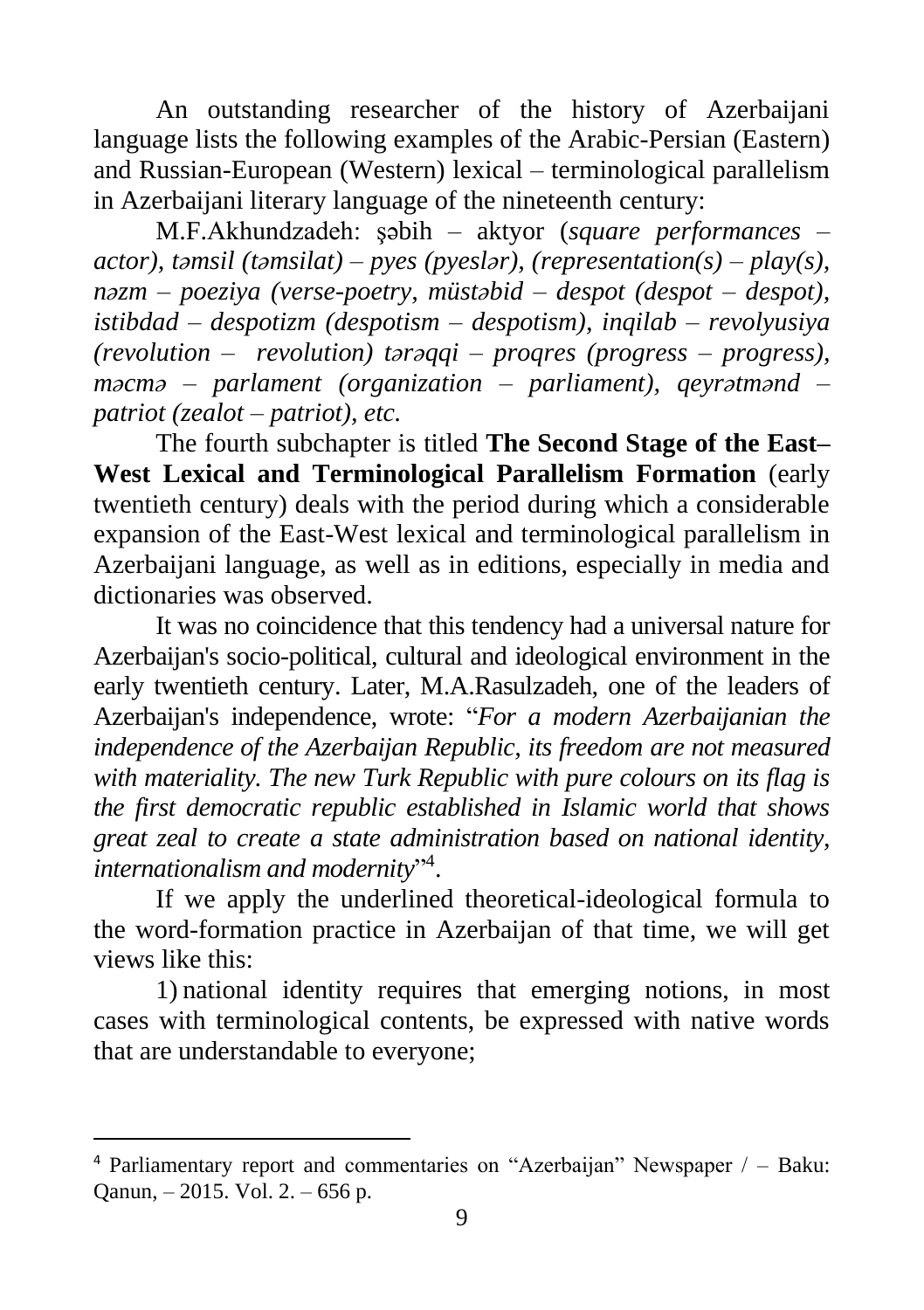2) internationalism requires that worldwide terms be used as they are in origin, but not with inaccurate translation;

3) modernity requires that the proportionality between national identity and internationalism be properly determined.

The fifth subchapter is titled **The Definition of the East–West Lexical and Terminological Parallelism in the Scientific Style of Azerbaijani Language as a System**. At early 20s of the twentieth century, the language, including issues of terminology, was approached with a special ideological sensitivity in Azerbaijan. The authority of the Azerbaijan State issued a special order dated February 8, 1921 related to the use of the language. The Order stated: "To the attention of all office and organisations: records management activities (clerical work) at all offices and organizations at both central and provincial levels shall be conducted in the Turkish language within three months from the date of issue of the order"<sup>5</sup>.

Along with the use scale of the East-West lexical parallelism in Azerbaijani language during the Soviet period, numerous dictionaries also demonstrate the linguistic-ideological attitude to the problem. Terminological dictionaries, especially a 10-volume "Encyclopaedia of the Soviet Azerbaijan" issued those years, should be particularly noted.

An interesting point in terms of the East–West parallelism is that in most cases, an explanation or even explanations of the wordterm of Western origin are given, and this in its turn, potentially creates lexical and terminological parallelism; *for example: aberration - azmaq, kənara çıxmaq; abietic acid – təbii qatran turşusu; aborigines - yerli sakinlər; abortion - uşaqsalma; abrasive pardaq, qızınma; absenteeism - iştirak etməmək; absis - kəsilmiş; absorption - udma and so on.*

The sixth subchapter is titled **Expanding the East-West Parallelism in the Lexical-Terminological System of Azerbaijani Language in the Independence period.**

<sup>5</sup> Hacıyev, T.İ. Azərbaycan ədəbi dilinin tarixi. II hissə / T.İ.Hacıyev. – Bakı: Elm,  $-2012 - s. 325 - 326.$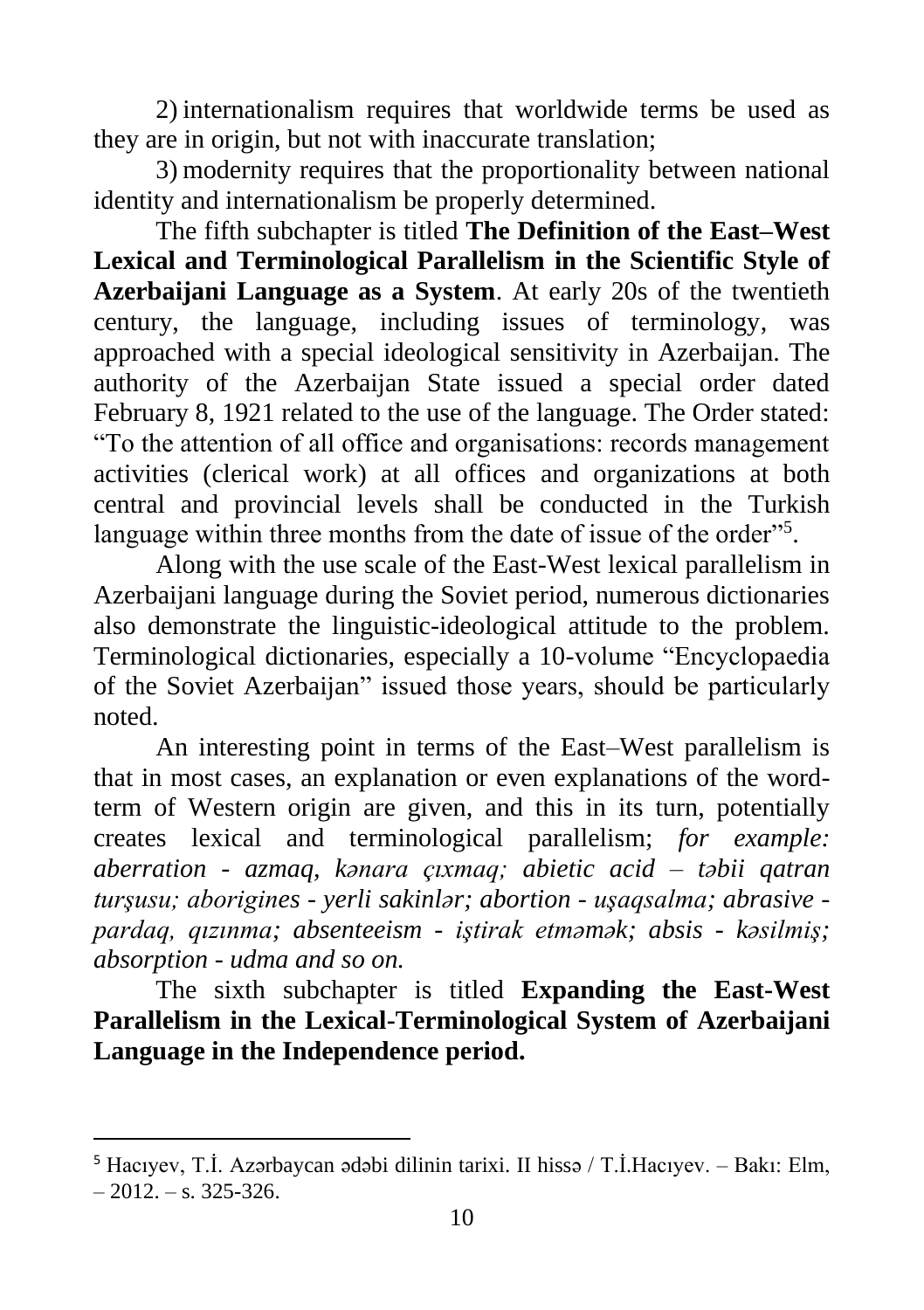At the time of independence, a special place was given to the history of the lexical and terminological system formation of Azerbaijani language not only from point of view of the chronological necessity, but also from new challenges that the globalization process created in the early 21st century.

Due to the President's Decree on "State Program on the Use of Azerbaijani Language in the Context of Globalization in Accordance with the Requirements of the Time and the Linguistic Development in the Country, dated May 23, 2012, it was decided to establish the "Terminology Commission under the Cabinet of Ministers of Azerbaijan Republic." Taking such necessary measures at the state level stems from the presence of serious problems in the field of terminology.

These problems summarized in the regulations of the Terminology Commission are as follows: "Given the importance of a rapid increase in the number of international terms in Azerbaijani language borrowed from various languages in the context of globalization, creation of the common terminological database of Turkic peoples that have the same historical and traditional language roots aiming to protect the national roots, as well as to enrich our language, relevant unification norms of terminological terms development and related methodological principles should be defined."

As can be seen, here at least three points are touched upon:

1) rapid increase of international terms in number in Azerbaijani language;

2) protection of national identity of Azerbaijani language;

3) reference to the all-Turkish terminological database.

All these points indicate how the national and international, in other words, the East–West parallelism is getting richer and richer and emerges in new shades.

The second chapter titled **The East-West Lexical and Terminological Parallelism in the Language of human sciences** consists of three subchapters.

The first subchapter is **Linguistics**. The linguistic terminology of Azerbaijani language is sufficiently rich in terms of the East-West lexical terminology, and in its intellectual and culturological basis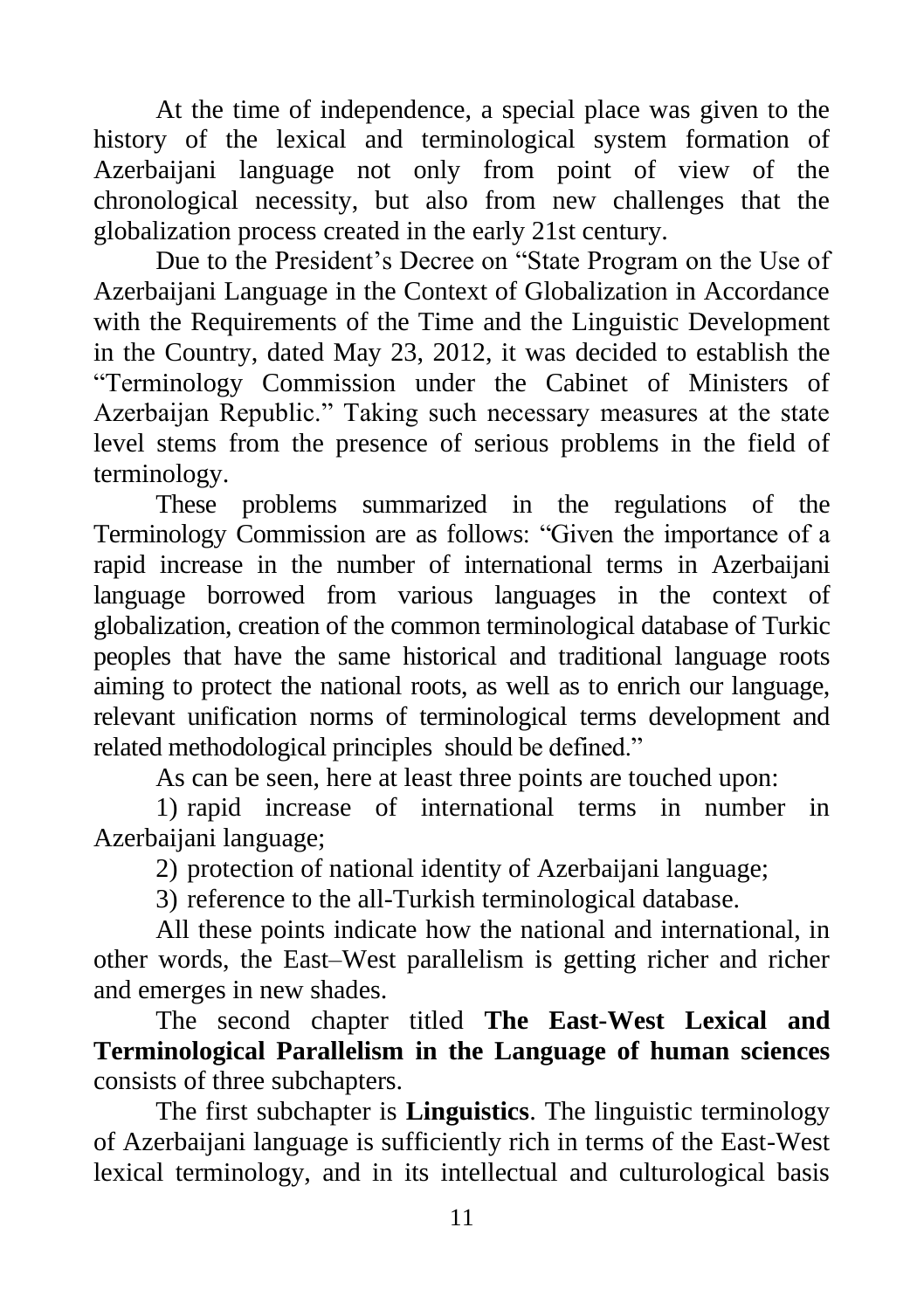stand both the East-West linguistic thinking traditions, more concrete, "hesitations" appeared due to the gradual suppression of Oriental traditions by Western traditions define the parallelism. It should be confessed that these "hesitations" were not casual, they started to appear in the twenties of the XX century. A founder of the modern Azerbaijani linguistics Bakir Chobanzade's first book "Introduction to the Turkish and Tatar Languages" (1924) published in Baku is of particular interest in this regard. Most of the linguistic terms used by the author are used in parallelisms: *səslərin üzviyyəti – səslərin fiziologiyası (the physiology of hearing); sədaiyat – akustika (acoustics); təmsil – assimilation (assimilation); təbdil – dissimilation (dissimilation); nəhv – sintaksis (syntax), sövti – fonetik (phonetics)* and so on.<sup>6</sup>

The East–West parallelism in the linguistic terminology of the modern Azerbaijani language is both linguistic phenomenon and has intellectual and culturological content.

One of the indicators that demonstrates the level of functionality of linguistic terms of Western origin in modern Azerbaijani is the widespread use of these words in the "Spelling Dictionary of Azerbaijan Language". For example: adverbial *(adverbial),*  antropotoponim *(antropotoponim),* arxifonem *(archiphoneme),*  astionim *(astionim),* derivasiya *(derivation),* diaxroniya *(diachronia),*  diftonq *(diphthong),* diqraf *(digraph),* distributiv *(distributive), emfaza (emphasis),* epenteza *(epenthesis),* fleksiya *(flexion),* fonem *(phoneme),* koqnitiv *(cognitive),* komparativ *(comparative),* konyuktiv *(conjunctive),* korrelyat *(correlative),* qlossemantika *(glossemantics),*  qlottoxronologiya *(glottochronology)* and so on.<sup>7</sup>

Either the vast majority of these words don't have an Oriental origin, or, so to speak, these words are given in the form of "explanations." For example, Agamusa Akhundov explained the meaning of the term "phoneme", which is commonly used in Azerbaijani linguistics, in a way like this: "Phoneme is one of the

<sup>6</sup> Chobanzadeh, B. Introduction to the Turkish and Tatar Languages / B.Chobanzadeh. – Baku, – 2006. – 180 p.

<sup>&</sup>lt;sup>7</sup> Spelling Dictionary of the Azerbaijan Language.  $/-$  Baku: Sharg-Garb,  $-$  2013. – 840 p.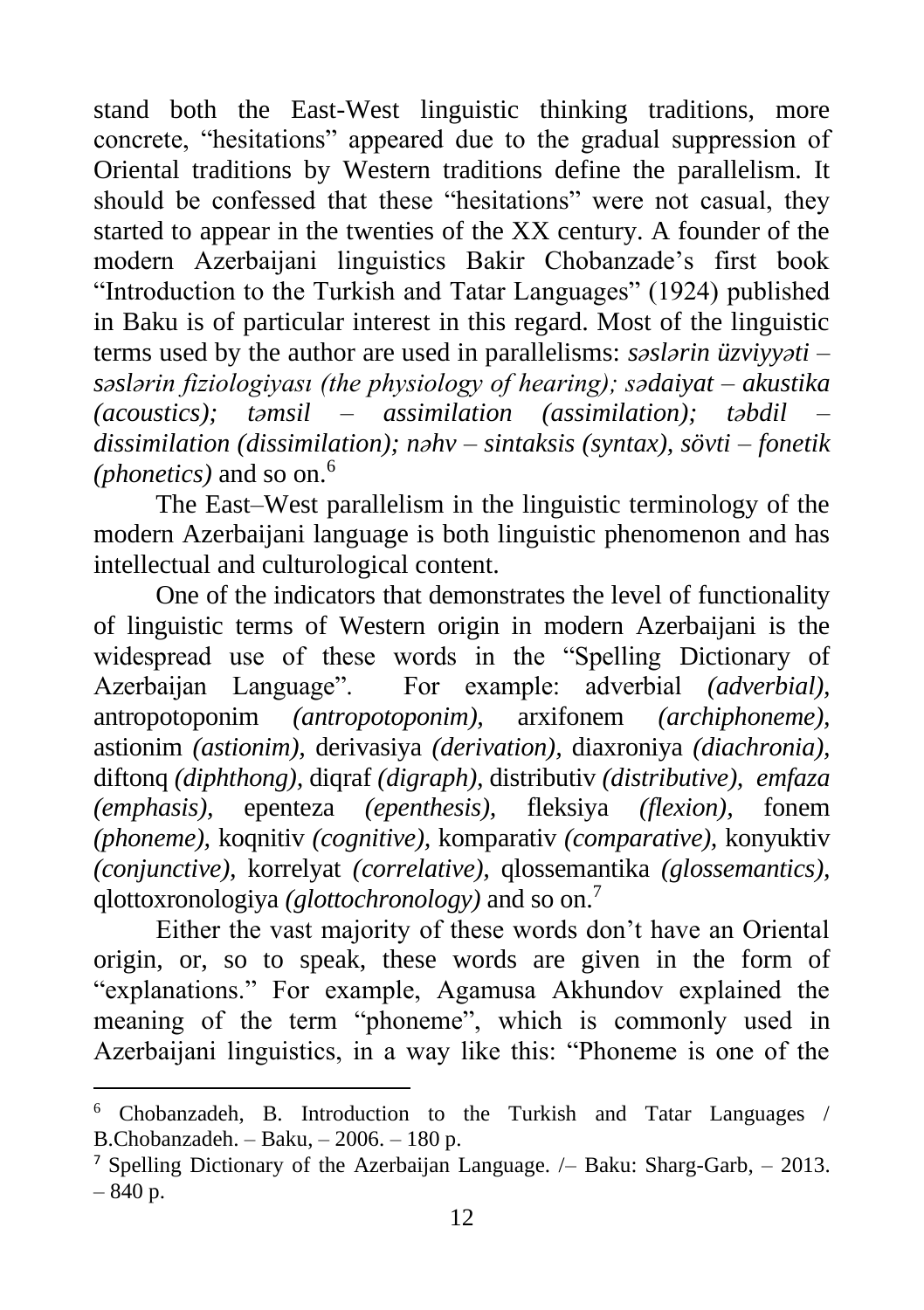smallest units of speech and set of certain distinguishing features. It helps to phonetically differentiate words and morphemes<sup>8</sup>."

The second subchapter is **Literary Studies.** In the literary terminology of Azerbaijani language, the active (functional) position of terms of Eastern origin has always been high, and this is to a large extent due to the fact that the national literary traditions are mainly based on the Arabic-Muslim culture. The basic terminological lexicon, which has been used by Tazkera writers of various different generations of Azerbaijani literature and currently, has remained almost unchanged: ədəbiyyat (*literature*), şeir (*poem*), nəzm (*poetr*y), nəsr (prose), vəzn *(rhyt*hm*)*, janr *(genre*), qəzəl (*ghazal*), əruz *(Aruz metre),* heca (*syllable*), *müxəmməs (mukhammas – Middle Ages Eastern poem of five lines),* rübai *(quatram),* divan *(divan - selected poems of a poet),* təşbeh *(simile),* mübaliğə *(hyperbole),* istiarə *(metapho*r), təqti *(metric fo*ot), hekayə *(story*), təmsil *(fabl*e), misra *(hemistich*), beyt *(couplet*), qafiyə *(rhyme*), təhkiyə *(literary explana*tion), etc.

Through flexion there were formed different words like, from poem  $\rightarrow$  poet; from prose  $\rightarrow$  prosaic, and these words are used as separate meaningful words. The word 'dramatist, playwright' derived from the word 'drama' continues this list, but this word is of Western origin.

In general, the basic facts of the East–West parallelism in the literary terminology of Azerbaijani language are the followings: *şeir*  – *poeziya (poem – poetry), təşbeh* – *metafora (simile – metaphor), bədii təyin – epitet (artistic designation – epithet), üslub – stil (style), şifahi xalq ədəbiyyatı – folklor (folk literature – folklore), bədii sual – ritorik sual (artistic question – rhetorical question), bədii – poetik (artistic – poetical), surət* – *obraz (characters, personage), rəmz* – *simvol (symbols), xatirə* – *memuar (memory, memoir), dastan* – *epos (epos), bədii gülüş* – *yumor (laughter art – humour) and more.*

The third subchapter is **Art Study**. The terminology of art studies in different languages of the world, on the one hand, has a

<sup>&</sup>lt;sup>8</sup> Akhundov, A. General Linguistics / A.Akhundov. – Baku: Sharg-Garb, – 2011.  $-280 p.$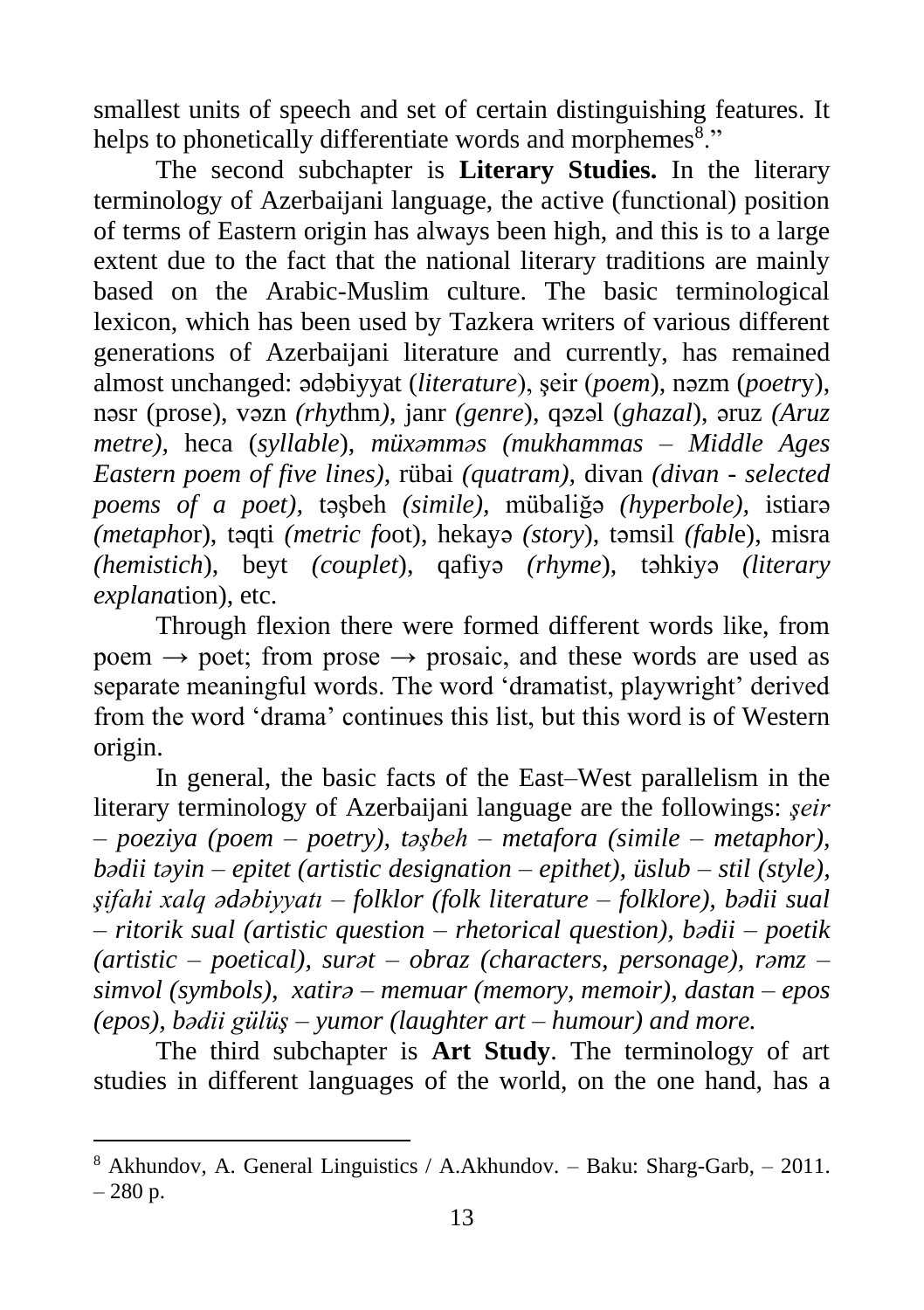strong national and ethnographic basis; on the other hand, it tends to understand internationalism and universal culture with universal understanding. This can be systematically observed in terminology of music, fine art, theatre, decorative-applied art, etc.

Great Uzeyir Hajibeyli in his article "On the Azerbaijani Turks Music" wrote: "*The progress and development of Western nations in the field of science, education and industry put behind the Eastern nations; they are very advanced in music, leaving nations like us*  behind, and in a perfect form they took this art to the very top<sup>9</sup>".

Then he adds: "The biggest disadvantage of Eastern music over Western music is that it dispossesses such a dignity that is measured with the Greek word 'ἁρμονία – harmonia, in Eastern terminology it is named ahəngi-əsvat – combination of musical elements."

As can be seen, here the concepts of Western and Eastern terms are compared: harmonik (harmoniya) – ahəngi-əsvat (*harmonic, (harmony) -* combination of musical elements.

Let's look at a number of typical East–West terminological parallelisms in art study: memarlıq – arxitektura (*architecture),* sulu boya – akvarel *(watercolor -* [aquarelle\)](https://www.multitran.com/m.exe?s=aquarelle&l1=1&l2=2), müşayiət etmə – akkompanement *(accompaniment),* gur, kütləvi – anşlaq *(mass – anschlag),* qədimi – antikvar *(ancient – antique),* fasilə – antrakt *(break – entr'acte),* uyğunlaşdırmaq – aranjiman *(adaptate*  l'arrangement (French)*,* səhnə – arena *(stage – arena),* eyvan – qalereya *(porch - gallery),* him-cim teatrı –pantomima *( theatre (a hint -made by other person with his eye, head, etc.) – pantomime),* təqlid – parodiya *(imitation – parody),* oyundaş, tərəf – müqabil – partnyor *(player, co-actor – partner),* ilk baxış – premyera *(firstnight, first performance – première (French),* mənzərə – peyzaj *(scenery, landscape – paysage (French), panorama (Greek), etc.* 

The third chapter is titled **The East–West Lexical and Terminological Parallelism in the Language of Social Sciences.** The chapter consists of seven subchapters.

<sup>&</sup>lt;sup>9</sup> Hajibeyli, U. About the Music of Azerbaijani Turks. Independence (May 28, 1918-1919) / U.Hajibeyli. – Baku: Ganun, – 2014, – 110-131 p.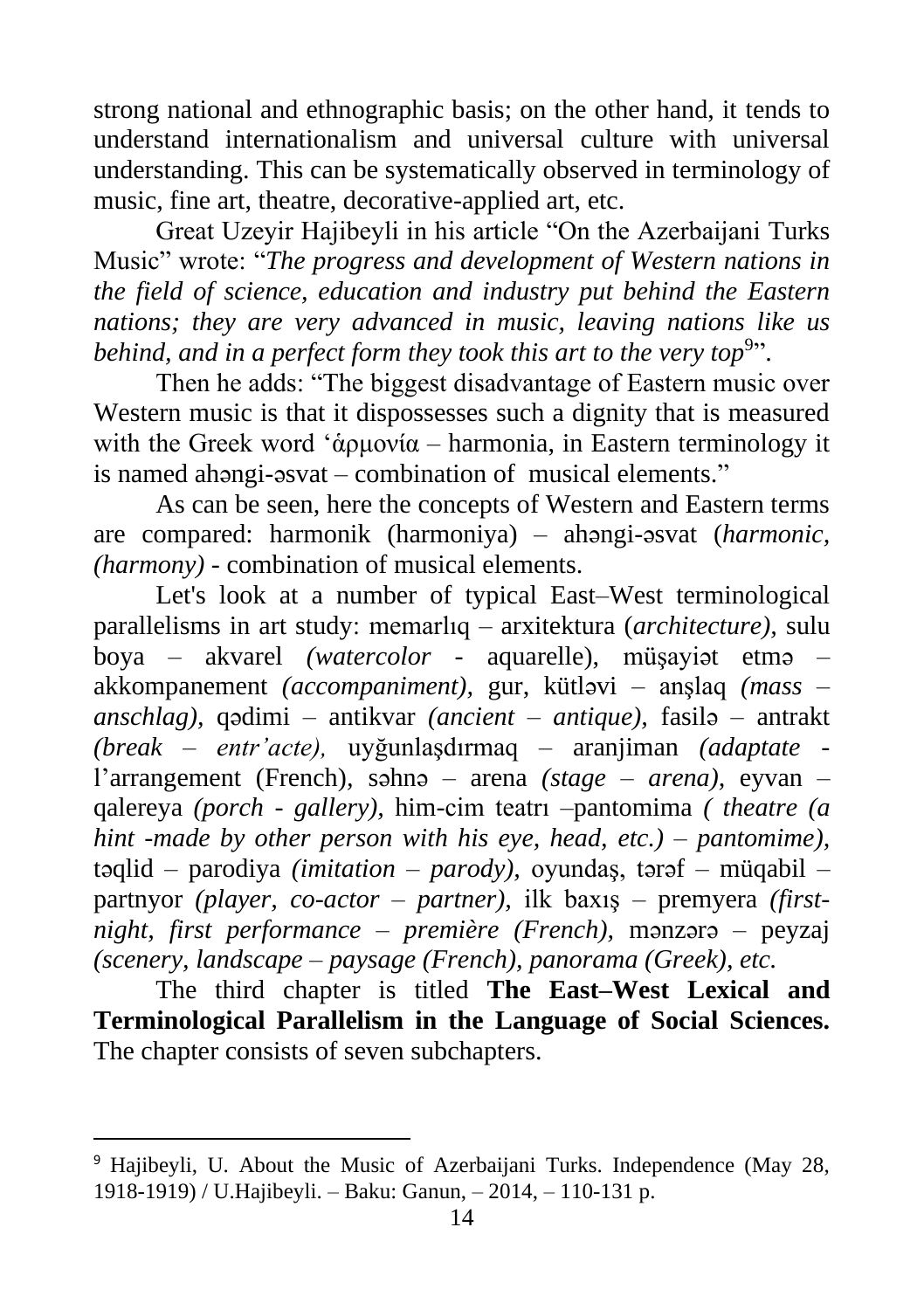The first subchapter is **History.** Although the lexemes of Eastern (mostly Arabic) origin are traditionally the majority in the historical terminology of Azerbaijani language, their synonymparallelisms of Western origin are not few. Observations show that these parallels are made mainly in the following ways:

a) the Western analogues of terms of the traditional Eastern origin appear in historical texts and create synonymous words. For example: mərhələ – etap *(stage – étape (French),* dövr – epoxa *(period – epoch),* tərəqqi – proqres *(progress),* irticaçı – aqressor *(reactionist – aggressor),* sülalə – dinastiya *(dynasty),* xalq – etnos (*nation*- *ethnos),* təcavüzkar – uzurpator (aggr*essor -* usurper (latină: *usurpator*) and so on.

b) national equivalents for the terms of Western origin are sought, or simply through translation terminological parallels (parallelisms) are created. *For example:* proses – gedişat *(process – course),* paleolit – qədim daş *(Palaeolithic – Old Stone Age),* neolit – yeni daş *(The Neolithic – New Stone Age),* ekspedisiya – yürüş (*expedition – march),* renesans – intibah, dirçəliş *(renaissance, revival)* and so on.

One of the interesting facts is political or ethnographic names that are typical for a particular region or regions, and they form stylistic synonyms in their names. For example: şah – çar – kral (*shah - tsar – king);* şahzadə – prins *(shahzadah – princess, prince);*  senat – duma – parlament - qurultay – məclis *(senate - duma – parliament- congress- majlis);* fərman – qramota *(decree – gramota, charter (Greece: γράμματα); cəngavər – rıtsar (knight, cavalier – рыцарь (Russian)* and so on.

Obviously, here much more can be spoken about the equivalence of Eastern and Western realities than parallelism. An important issue is that those equivalents, as a rule, go beyond the East or West orientation and acquire a more differential ethnographic character. Due to results of our analysis of the book *History or Autobiography of the Azerbaijani People* by N.Jafarov we have come across to the following the East-West lexical and terminological pallelisims: bölünmə *–* diferensiasiya (*divisibility – differentiation);* birləşmə – inteqrasiya *(joining – integration),* mərkəzləşmə *–*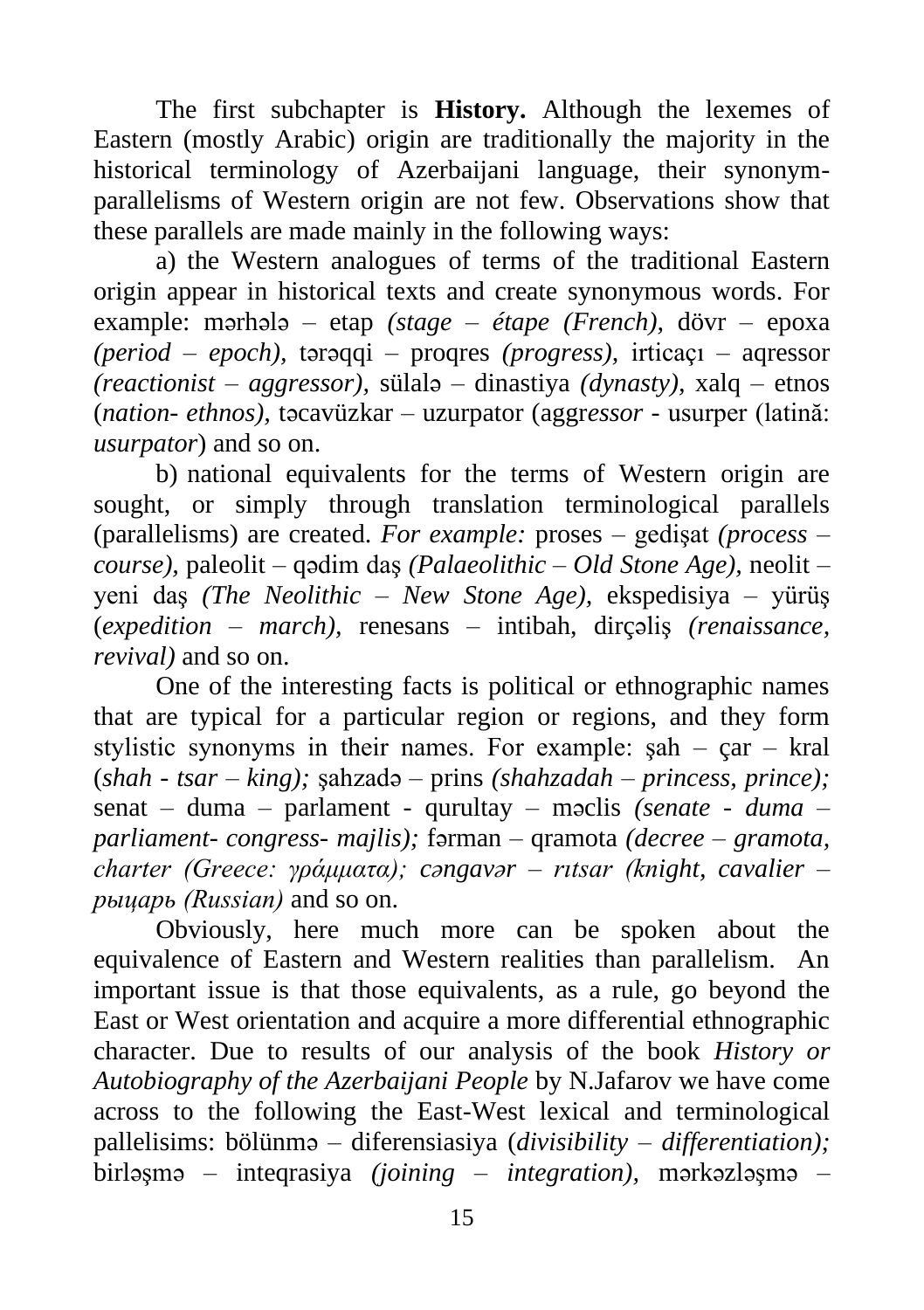konsentrasiya *(centralization – concentration)*; etnik mənşə – etnogenez (ethnicity – ethnogenesis, *ethnogenesis);* xalq – etnos *(people – ethnos);* mədəni-kulturoloji *(cultural – culturological);* daimi – stabil *(permanent – stable);* mənzərə – panoram (panorama – landscape); çevik – passionar *(mobile –* passional), yerli – aborigen (*local – aborigine);* təşəkkül – formalaşma *(formation)*, müasir – modern (modern); memarlıq-arxitektura *(architecture)*; mütərəqqi – proqressiv (progressive); xəlqi – demokratik *(national character – democratic)*; ictimai – sosial *(public – social);* imkan – potensial *(opportunity – potentiality);* cümhuriyyət- respublika (*republic);*  rəhbər – lider *(leader)*; məfkurə – ideologiya *(ideology)*; quruluş – struktur (*structure, system)*; amil – faktor *(factor)*; gerçək – real *(truth – reality)*;  $\theta$ laq $\theta$  – kontakt *(link – contact)* and so on<sup>10</sup>.

However, observations show that in the language of modern Azerbaijani historiography the terms of Eastern origin are given greater preference.

The second subchapter is **Philosophy.** The term 'philosophy' seems to be one of the first and most popular words in the Oriental languages that have passed from the West (the Greek language). Significant phonetic changes of the word (filosofiya  $\rightarrow$  fəlsəfə) also indicate that the process of assimilation has long lasted. As a result of popular translations and interpretations of the works by Socrates, Plato and Aristotle into/in Arabic, the main philosophical categories are widely known throughout the Islamic world, and historic accomplishments of Azerbaijani thinkers in this area have also been great.

Our observations on the case of the East-West terminological parallelism proportionality used in the *Introduction* of the book *The Saint Flames, or Philosophy of Philosophy* by F.Ismayilov provide the following view:

*a)* terminologies of Eastern origin: böhran *(crisis),* maddilik *(materiality),* müsbət *(positive),* mənfi *(negative),* ruh *(spirit),* əfkariümumiyyə *(public opinion),* fəaliyyət *(activity),* mahiyyət *(essence),* 

<sup>&</sup>lt;sup>10</sup> Jafarov, N. History or Biography of the Azerbaijani People / N. Jafarov. – Baku,  $-2014. - 144$  p.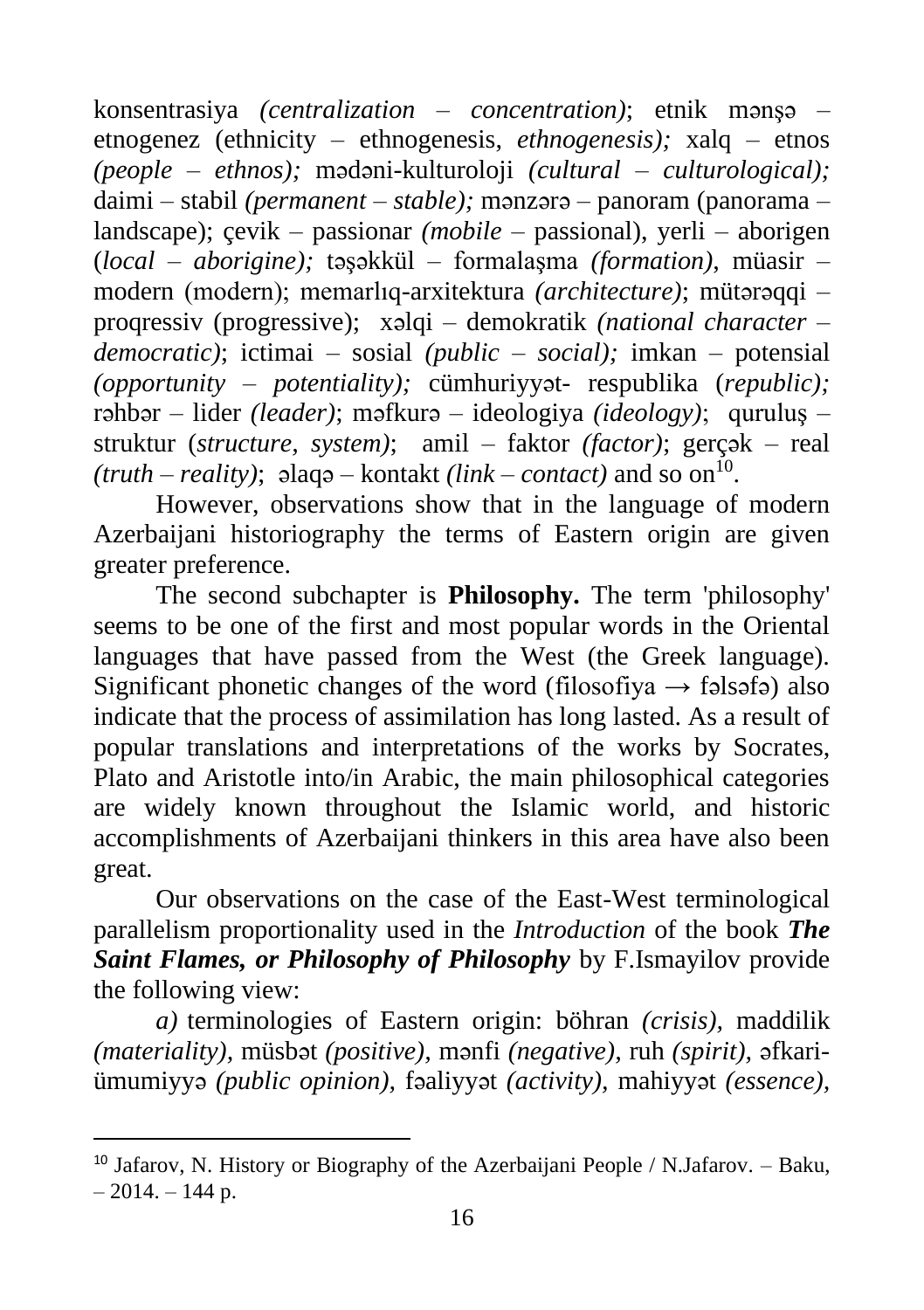məram *(aim),* məna *(meaning),* hərəkətverici *(motive),* zəka *(intelligence),* həyat tərzi *(lifestyle),* idrak *(cognition),* əxlaq *(morality),* şüur *(consciousness),* qanun *(law),* zövq *(taste, pleasure),*  amal *(goal)* yadlaşma özgələşmə (becoming a stranger), müdriklik *(wisdom),* mövcudluq (*existence* dünyagörüşü*) (outlook)* and so on.

*b)* terminologies of Western origins: total *(total),* proses *(process),epoxa (epoch), obyektivizm (objectivism),* subyektivizm (subjectivism), hegemon *(hegemon)*, *obyekt (object)*, tendensiya *(tendency),* aspect *(aspect),* absurd *(absurd),* katastrof *(catastrophy),*  varvar *(barbar),* restavrasiya *(restoration),* etik *(ethic),* konsolidasiya (*consolidation*), patologiya *(pathology),* intellectual *(intellectual),* model *(model)*, oriyentasiya *(orientation),* rassional *(rational),* humanism *(humanism),* ideya *(idea),* paradiqma *(paradigm),* etalon *(standard, sample),* panseya (Panseya) and so on.

First, it should be noted that both most of the terms of Eastern and Western origin here have their equivalents.

The third subchapter is **Sociology.** Although the equivalent of the term 'Sociology' in the reference to the Eastern terminology is used as 'Society Studies', the word of Western origin has a special scientific and intellectual position in this sphere.

The development of Sociology in Azerbaijan has increased considerably during the years of national independence, and the terminology of this science is enriched. Apparently 'social stratification', which is a theory (and a term) that has long been granted the right of citizenship in world science, can be translated into Azerbaijani language as a "ictimai təbəqələşmə" ('social stratification) that automatically or technically creates the East–West parallelism. The translation or the principle of creating terminological parallelism clearly reveals itself in the field of sociology that is new for the Azerbaijani environment. For example: meritokratiya – xidmət ləyaqəti (yəni insanın cəmiyyətdə peşəkar yaxud bilikli fəaliyyətinə görə tutduğu mövqe) – *meritocracy* – *a ruling or influential class of educated or able people; (*sosial) mobillik – (ictimai) hərəkilik, yerdəyişmə *(social) mobility - (social) movement, displacement;* miqrasiya – köçmə *(migration, emigration);* etnos – xalq, millət *(ethnos - people, nation)* and so on.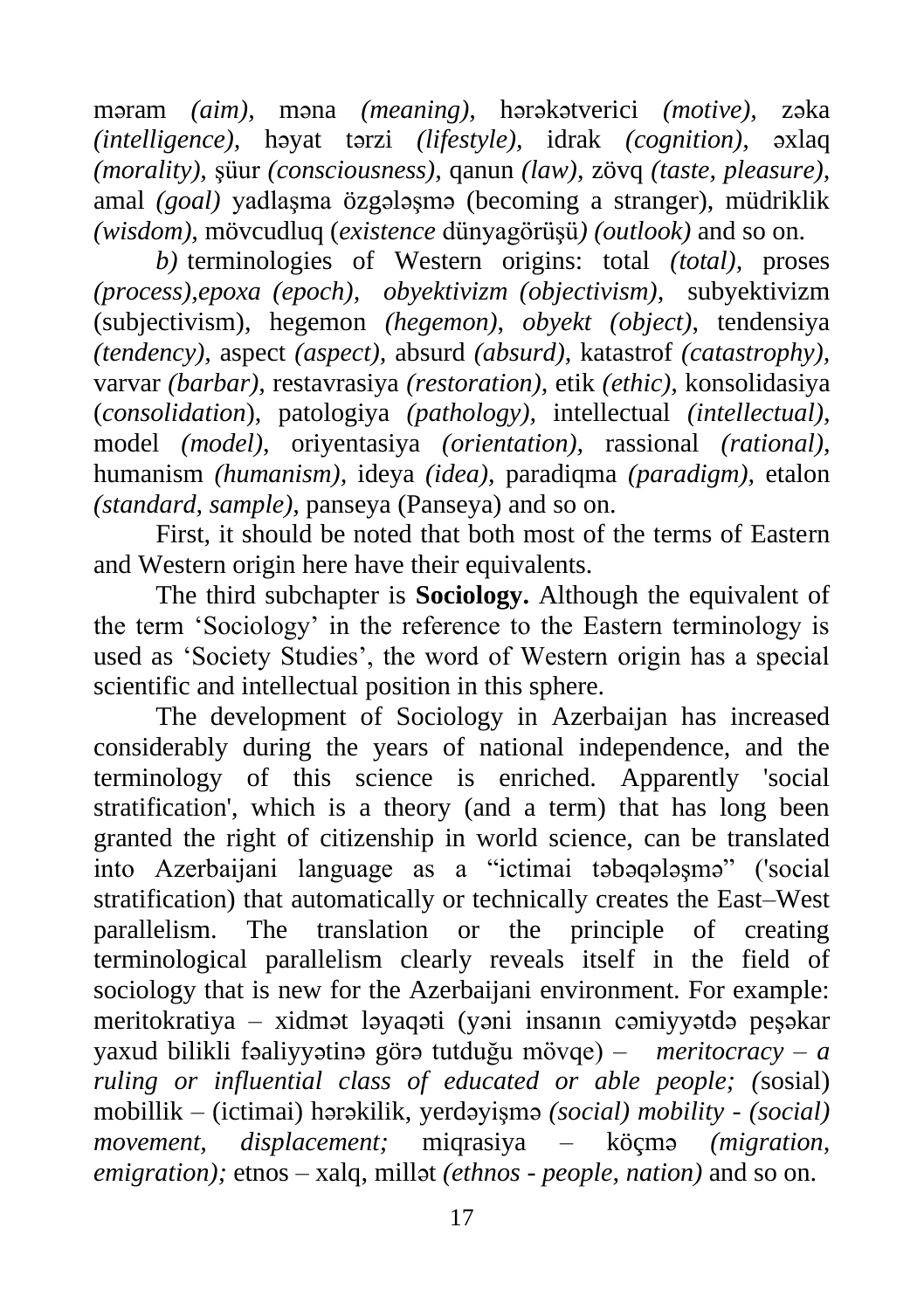Nigar Valiyeva's monograph *Language Development in the Context of Multiculturalism in a Globalized World* demonstrates a large-scale expansion of the East–West lexical and terminological parallelism in the field of sociological thinking in recent years.

N.Valiyeva does not study the East-West lexical and terminological parallelisms in Azerbaijani language, but in the course of linguosociological research, the parallelisms in the text (language) of the monograph are widely used. For example: partnyorlar – tərəflər *(partners – parties);* kommunikasiya – ünsiyyət *(communication),* hegemon – aparıcı (*hegemon – leading);* orator – natiq *(orator – speaker);* vizual – əyani *(visual);* kommentariya – izahat *(commentary – explanation);* informativ – məlumatlandırıcı *(informative);* simvolik – rəmzi *(symbolic);* multikultural – çoxmədəniyyətli (*multicultural)* and so on.

The fourth subchapter is **Political Science**. In Azerbaijani in order to denote the same sphere of the language, the terminology of Eastern origin - 'Political Science' and the terminology 'Politology' of Western origin are used. For example, a decent higher education textbook by Hasan Shiraliyev and Ali Ahmadov published in 2016 is titled 'Politology' (third edition). This means that Politology is more popular as the name of science.

The textbook, based on the curriculum Politology, approved by the Ministry of Education of the Republic of Azerbaijan, widely reflects the modern achievements, basic theories and principles of political science.<sup>11</sup>

Thus, it is clear that Politology can be regarded as official name of the science and the subject, and Political Science, 'Science Dealing with Political Issues' and 'Political Theory' are considered as its derivatives, in other words, unofficial names of this science.

In general, sufficiently rich terminological facts of the East– West parallelisms are used in the language of the texts. For example: müzakirə – diskussiya (*discussion(s),* siyasətşünas – politoloq *(politician - political scientist),* təcrübə – praktika *(experience –*

<sup>11</sup> Shiraliyeva, H. Political Science (Politology) / H.Şirəliyeva, A.Ahmadov. – Baku: Apostroff, – 2016. – 392 p.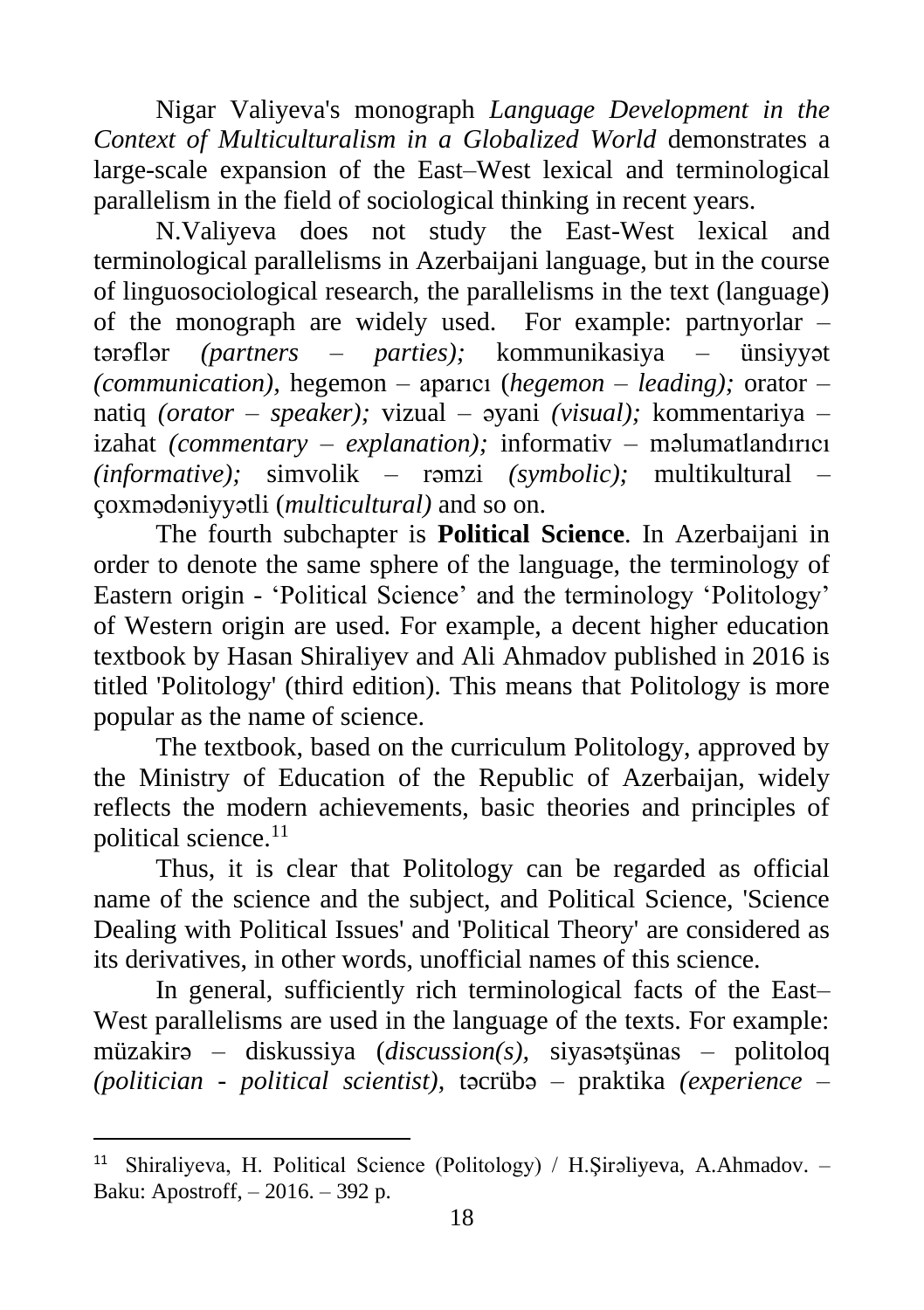*practice),* üsul – metod (style – *method),* məlumat – informasiya *(information),* səciyyəvi –spesifik *(characteristic – specific),* anlayış – kateqoriya *(understanding – category),* xalq – etnos *(people, folk – ethnos),* vəzifə – funksiya (*post – function),* ittifaq – alyans *(union – alliance),* quruluş – struktur *(structure),* ictimai – sosial *(public – social),* sultanlıq – patrimoniallıq *(sultanate – patrimonology Patrimonialism),* zadəganlıq – aristokratlıq *(nobility – aristocracy),*  mövqe – status *(position – status),* rəhbər – lider *(leader),* vəziyyət – situasiya *(situation),* mütərəqqi – proqressiv *(progressive),* ziddiyyət – konflikt *( contradiction – conflict),* açıq – leqal *(open – legal),* gizli – qeyri-leqal *(confidential – illegal),* müstəqil-suveren *(independent – sovereign)* and so on.

The Eastern equivalents of 'democracy', 'parliament' and 'ideology', which are fundamental concepts of political science, are presented in Azerbaijani, respectively, as "xalq hakimiyyəti" (People's Government), "məclis" (Majlis) və "məfkurə" (ideology), but their Western equivalents or parallelisms are more popular. The reasons are: 1) the Western understanding has a leading role in transmitting international content; 2) the meaning-content structure of the parallelism of Eastern origin is just formed on the concept of a term of Western origin; 3) the modern scientific and intellectual processes are based on the notions of the Western origin, but not of Eastern ones.

The fifth subchapter is **Economics**. Although there have been some attempts to use the term "economics" of the Western origin for "iqtisadiyyat" in Azerbaijani language, these attempts have not been justified, and it was decided to use the word "Iqtisadiyyat" of Eastern origin as the title for this science.

One issue of  $ANAS$  news<sup>12</sup> was completely devoted to the economy. The language of the articles on the various topics collected in this issue provides a clear picture of the development of the economic terminology of Azerbaijani language, as well as the position of the East and West parallelism in this sphere. For example, sərmayə – investisiya *(investment);* idxal – ixrac (əməliyyatı) *import* 

 $12$  ANAS news  $//-$  Baku,  $-2002$ . No  $1. - p$ . 252.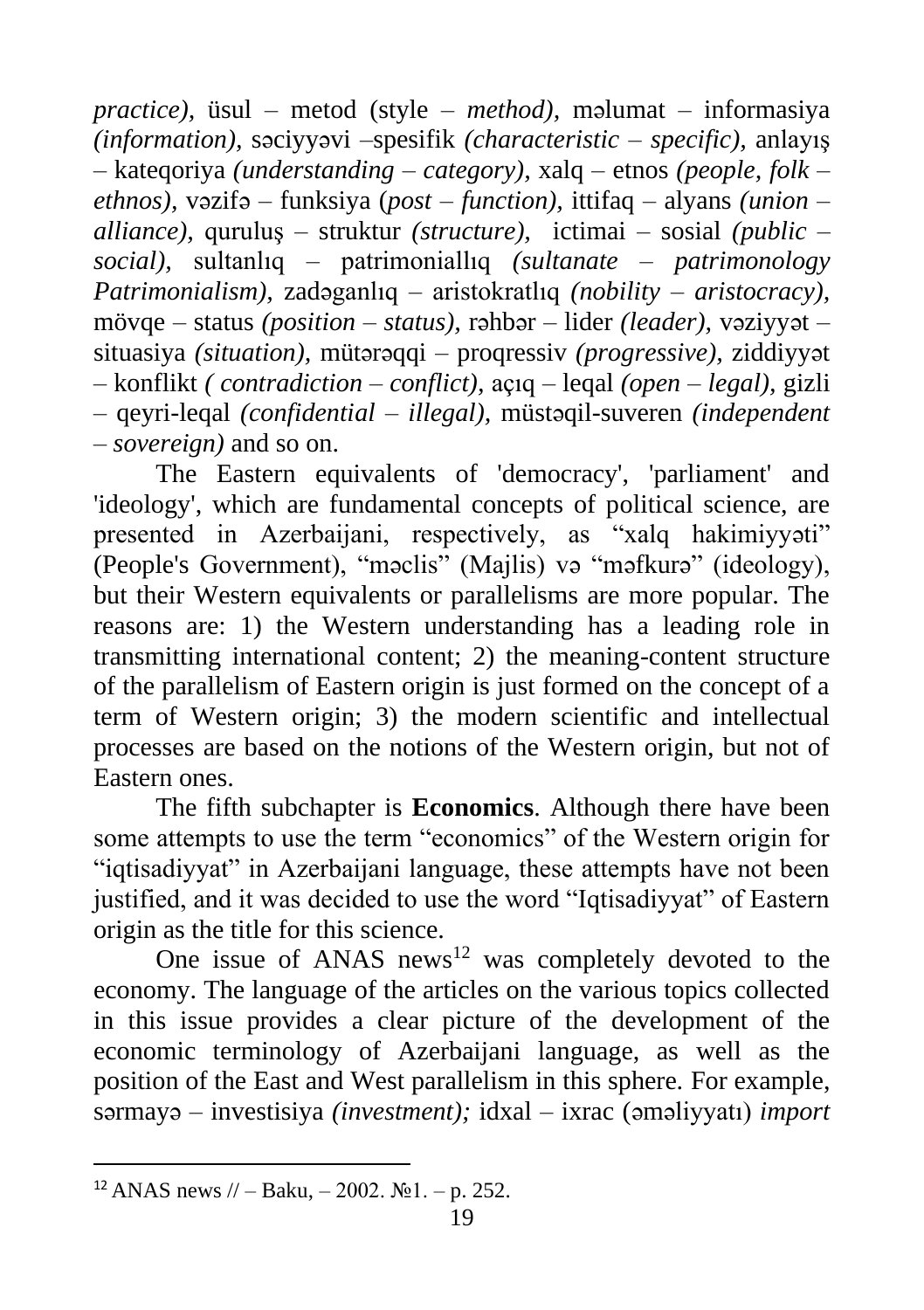*- export (operation); (*iqtisadi) ehtiyatlar – (iqtisadi) resurslar *(economic) resources);* sərmayə (qoyuluşu) – kapital (qoyuluşu) - (*investment (capital) - capital (investment);* nəqliyyat – kommunikasiya (*transport – communication)* and so on.

In most of the term combinations components of the West and East origins appear together, and the origin diversity of the components in combinations does not create any misunderstanding in adequate expression of the idea. In general, this feature is quite typical for the language of the monograph, e.g., iqtisadi sistem *(economic system);* obyektiv qiymətləndirmə (*objective assessment);*  inkişaf konsepsiyası *(development concept);* optimal müddət (*an optimal time period);* strateji amil *(strategic factor);* təbəqələşmə prosesləri *(stratification processes);* enerji mənbələri (*energy sources);* ekstensiv inkişaf *(extensive development);* sosial yönümlü bazar iqtisadiyyatı (*socially oriented market economy model*); optimal nisbət (*optimal ratio*) and so on<sup>13</sup>.

The sixth subchapter is **Psychology**. Experts' explanation regarding the term 'Psychology': The word psychology derives from two Greek words and means 'study of the psyche, or soul' (ψυχή psychē, "breath, spirit, soul" and -λογία -logia, "study of" or "research".) $^{14}$ 

Apparently the term is of Western origin. Here, the components that create the East and West parallelisms are the words that represent the subject of psychology: *the spirit – the psyche*.

Theoretically, it is possible to call 'Spirit Studies' instead of 'Psychology', but in practice there is no such science or conception.

As is well known, psychology concepts were first interpreted in a systematic way in a major treatise "**On the Soul**" by Aristotle. It is no coincidence that the treatise is titled so.

Until the end of the nineteenth century, psychology was a part of scientific philosophy (and theology). In European literature, it was

<sup>13</sup> Ahmadov, M. Globalization and Formation of National Economy / M.Ahmadov. – Baku: Azerneshr, – 2003. – 520 p.

<sup>&</sup>lt;sup>14</sup> Bayramov, A. Psychology / A.Bayramov, AAlizadeh.. – Baku: Chinar – Chap,  $-2009. -620$  p.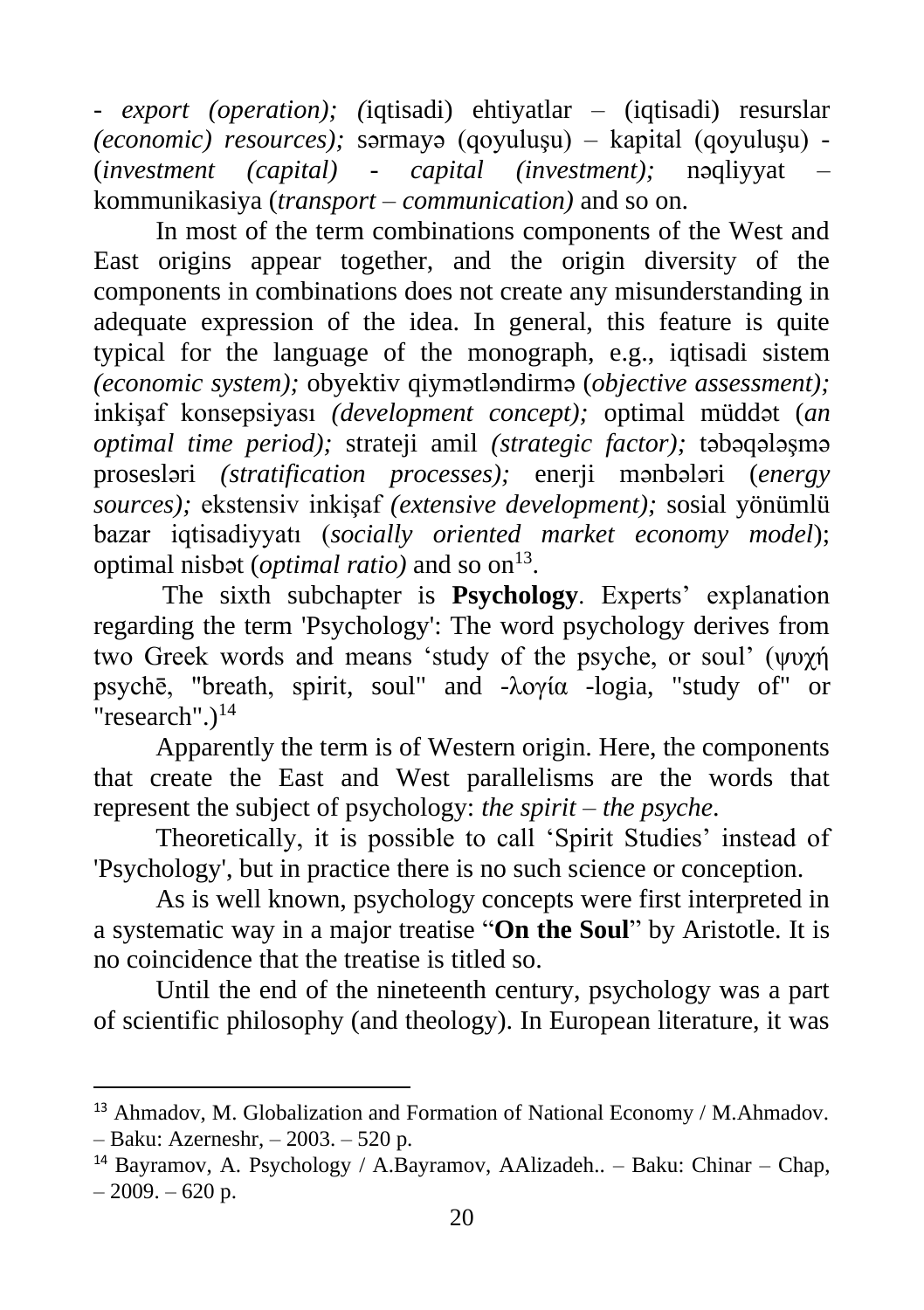sometimes called 'mental philosophy', 'pneumatology' (science of spirits).

**The Explanatory Psychological Dictionary<sup>15</sup>** compiled by Isa Mammadov reflects the following facts of the East and West parallelisms: eqoizm – xudbinlik *(egoism – selfishness, self-love);*  eyforiya-psixomotor həyəcanlıq – qayğısızlıq duyğusu; (*euphoriapsychomotor excitement – a feeling of anxiety);* (psixoloji) eksperiment – (psixoloji) təcrübə *(psychological) experiment - (psychological) experience;* eksperimental (qrup) – təcrübəvi (qrup) *experimental (group);* ekspressiv – duyğusal *(expressive – emotional);* paranoyal (xarakter) – ilişkən (xarakter) (*Paranoid (character) – stuck (character);* unikallıq – təkraredilməzlik, müstəsnalıq (*Uniqueness – exceptionality)* and so on.

Comparing these facts, it is clear that they are based on the following principles:

a) The traditional interpretation of the term Western origin is presented;

b) The non-traditional orientation of the Western origin is defined;

c) The term Western origin is interpreted with appropriate definitions of Eastern origin.

In the language of modern psychological studies, both the traditional Eastern and Western terminologies are applied to.

The seventh subchapter is **Jurisprudence (Legal Studies)**. The existence of the East and West parallelism in legal terminology in Azerbaijan is based on the interrelationship of both East and West legal relations. The essence of this historical connection is that Western legal technologies are either directly expressed by the notions of Western origin, or re-perceived in the Western notions through the concept of Eastern origin. The latter situation is presented in these examples: though a great number of terms like "hüquq*" (law, right)*, "qanun" *(law),* "hökm" (*sentence, verdict, judgement*), "məhkəmə", (court) "cinayət" (crime), "cəza"

<sup>&</sup>lt;sup>15</sup> Mammadov, I. Explanatory Dictionary of Psychology / İ.Mammadov. – Baku,  $-2016. - 178$  p.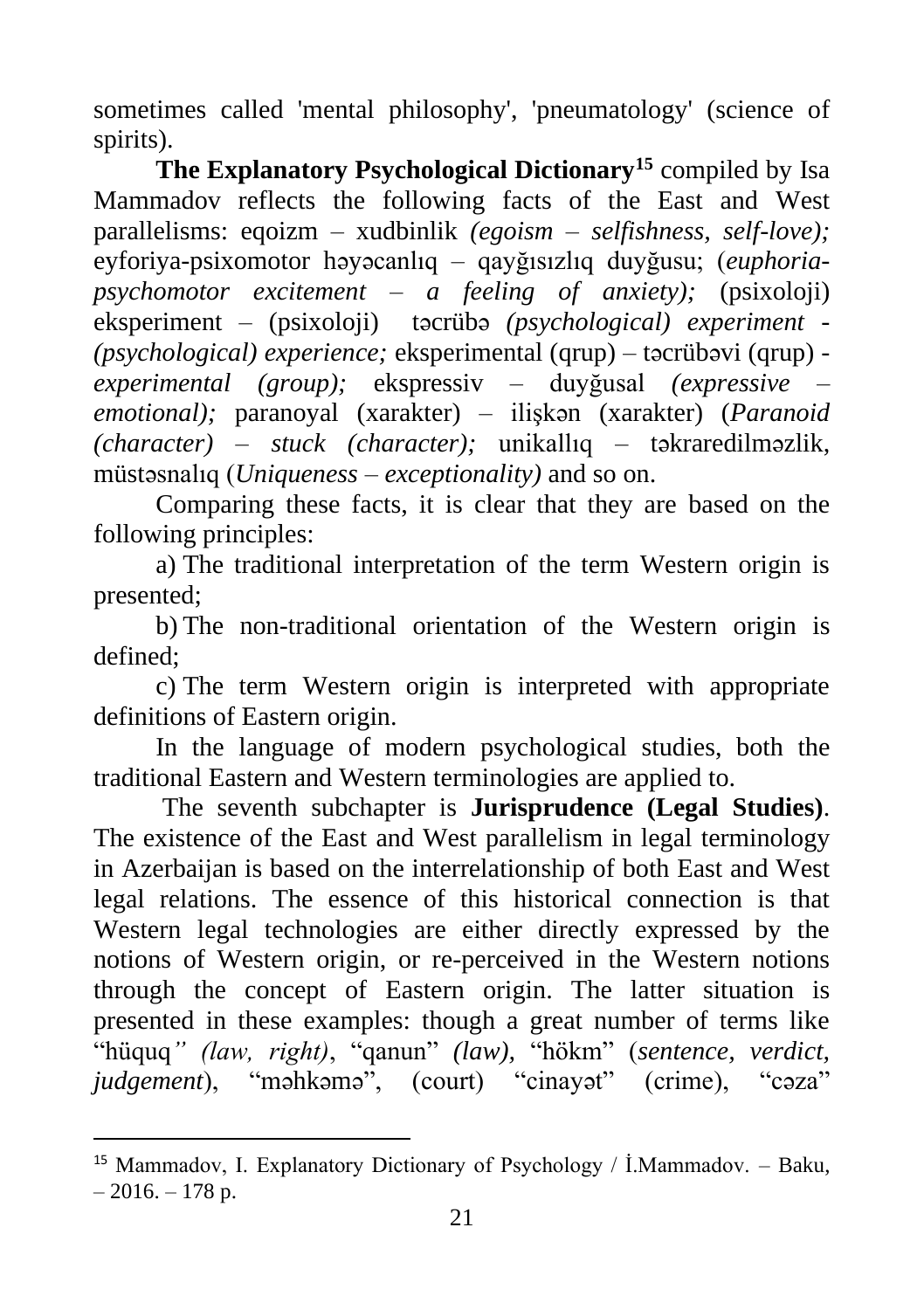(*punishment*), etc. are of Eastern (Arabic) origin, they already represent the notions of Western (Roman) law.

**The Azerbaijani-Russian-English Dictionary of Legal Terminologies***<sup>16</sup>* has been compiled on a number of dictionaries issued over the past 15 years. Certainly, it is immediately apparent from the words included in the dictionary that many terms actually were translated into Azerbaijani from their international equivalents, for example: abstruksiya – əngəl, maneə; *(obstruction);*  amnistiya – azadlıq *(amnesty – freedom);* banda – cinayətkar (*band – criminal );* şayka – quldur dəstəsi *(шайка (Russian)- band /gang of robbers),* bandit – quldur (*bandit);* banditizm – quldurluq *(banditism – robbery);* arbitr – hakim *(arbitrator – judge, jury);* delikt – hüquq pozuntusu, xəta (*delict - offense, violation of the law error),* etc.

The fourth chapter of the dissertation is titled the **East**–**West Lexical and Terminological Parallelism in the Language of Natural and Technical Sciences.** This chapter consists of six chapters. The first subchapter is **Geography.**

Geography in modern science is divided into various fields. Each field has already completely differentiated themes and clearly formed names: 1) Physical Geography; 2) Social and Economic Geography; 3) Integrated Geography. In this case, the uniform principle in the choice of terms is not followed. It should be noted that, instead of Western *cartography*, sometimes the term *mapping* of Eastern origin is used.

**Dictionary of Azerbaijani Popular Geographical terms** was first systematically compiled by Ramzi Yuzbashov<sup>17</sup>. The importance of the dictionary in this research in terms of the East-West terminological parallelism is that the attention is mainly paid to words – terms that have local and often ethnographic specifics. In this case, there appears the so called 'double- parallelism': popular term - local term, and scientific term - international term.

<sup>&</sup>lt;sup>16</sup> Azerbaijani-Russian Dictionary of Legal Terminology  $/ -$  Baku, ANAS – BSU,  $-2017. -498$  p.

<sup>&</sup>lt;sup>17</sup> Yuzbashov, R. Azerbaijani Geographical Terms / R. Yüzbasov. – Baku: ASSR EA,  $-1966$ .  $-158$  p.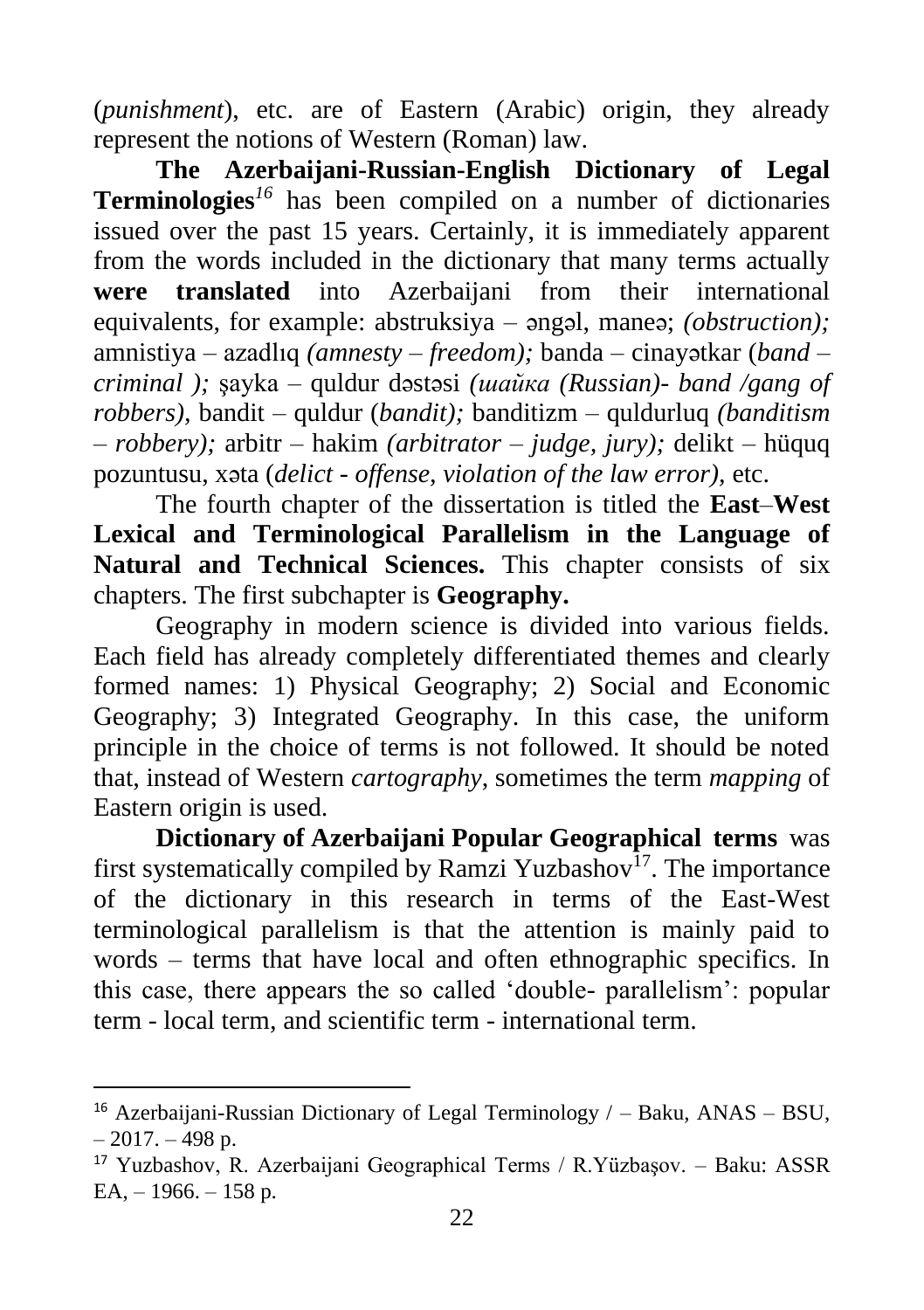What's of interest is that R.Yuzbashov makes 'a recommendation for inclusion in science' some of popular geographical terms, for example, *qarnaq* – late-melting snow field on high slopes (in Russian 'снежный островок'); *salbuz* – heavy ice precipitation on things (in Russian 'гололед'); *cığ-qar tirəsi,* or *qar pilləsi* – the snow pile, snowy mountain (in Russian снежные гряды); *girvə* – snowbank formed by wind (in Russian 'сугроб)<sup>18</sup> .

The second subchapter is **Biology**. The term 'biology' of Western origin does not have a direct Eastern equivalent. The same can be said about the terms 'Botany' and 'Zoology, which represent the names of the traditional parts of Biology.

Numerous areas of biology involved in the study of living systems have been formed in modern times, and almost all of their names are of Western origin: biokimya *(biochemistry),* biofizika *(biophysics),* fiziologiya *(physiology),* bioenergetika *(bioenergy),*  geobotanika *(geobotany),* hidrobiologiya *(hydrobiology),*  paleontologiya *(palaeonto-logy),* antropologiya *(anthropology),*  bioetika *(bioethics),* and so on.

As it is known, Russian was the main subject of comparison in the 60s when dictionaries on various sciences in Azerbaijani language began to be developed. Therefore, Russian language has been accepted as the main orientation in the choice of general terms, one of which is **The Dictionary of Zoological Terms**<sup>19</sup> .

In fact, however, a number of terminological parallels indicate that the discussion may be more about the East and West comparison: aqama – kələz *(agama – pangolin);* antilop – cəngəl – buynuz – qiral *(antelope - jungle – horn);* areal – yayılma sahəsi (areal) *Areal - spreading area (areal);* şmel – eşşək arısı *(humblebee - hornet;* entomofauna – cücü faunası (*Entomofauna – insect fauna)*  and so on.

It is curious that the international terminologies in dictionaries are often given as in origin for both Russian and Azerbaijani

<sup>18</sup> Yuzbashov, R. Azerbaijani Geographical Terms / R.Yüzbaşov. – Baku: ASSR EA,  $-1966. - 158$  p.

<sup>&</sup>lt;sup>19</sup> Dictionary of Zoological Terms / – Baku: ASSR EA, – 1961. – 108 p.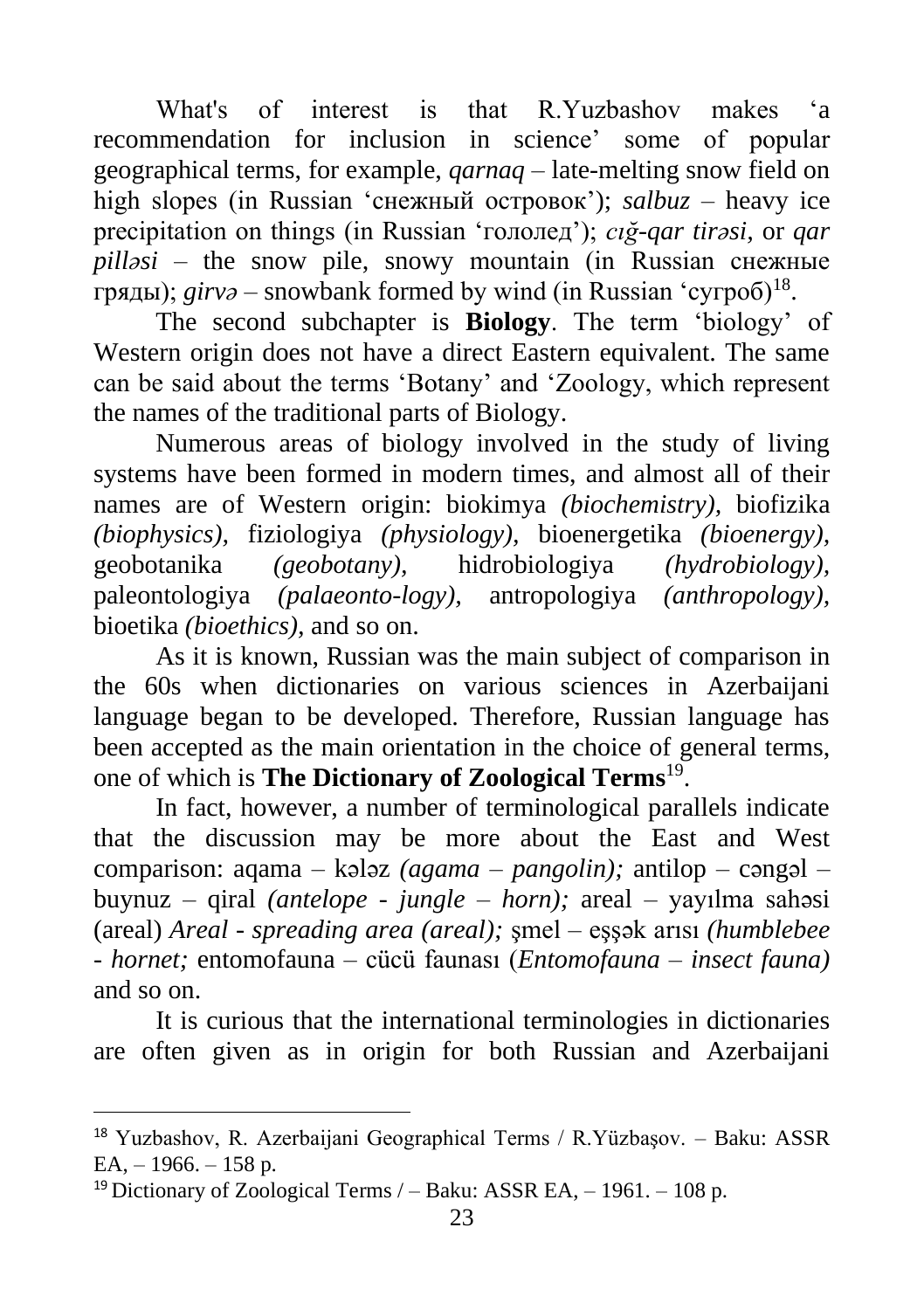versions, and no attempt is made to introduce their parallelisms. Cases like this create such a view that these terms are quite typical for Russian, but for Azerbaijani, as if they are borrowed from Russian: бизон – bizon *(bison);* биометрия – biometriya *(biometrics),* биотический – biotik *(biotic);* биотип – biotip *(biotype);* биссус – bissus (*byssus);* бластодиск – blastodisk *(blastodisk)* and so on.

The third subchapter is **Medicine**. Medical or medical sciences are of particular importance in terms of studying the parallelism of the East-West terminologies. First, because it is known that the bases of medical sciences come from the East, e.g., Abu Ali Ibn Sina's (Avicenna) famous books on medicine and the Arabic terminologies used in the books were of great interest in the West and were translated into Latin during the Middle Ages. The second reason is that medical terminology has been spread from Latin throughout all Western languages, from there over the Eastern languages, including Azerbaijani since the Middle Ages due to special standardization, and has then created scientific and technological conditions for the East–West terminological parallelism. Basing on the scale of (a) professional and (b) non-professional (mass) approaches, the following areas are included in medical terminology: a) names of diseases, b) names of treatment methods, c) names of drugs or medicines.

Certainly, for a long period, medical terminologies in the Turkish languages based on the terminology of Eastern origin, and after re-entering the world of Western science and culture, along with the Western technology, its terminology as well was gradually mastered. Therefore, medical terminology in modern Turkic languages, including Azerbaijani language, is mostly lexemes of Western origin. However, there is an East–West parallelism: adipoz – yağlanma/piylənmə *(adipose – obesity/ fattiness);* analgetik – ağrıkəsici *(Analgesic – pain-allaying; soothing),* akineziya – hərəkət qabiliyyətinin itirilməsi *(akinesia - loss of mobility);* miqren – kəskin baş ağrısı *(migraine – acute headache);* prodrom – xəstəlik önü əlamət *(prodrome – an early sign or symptom of disease);* neyron – sinir hüceyrəsi *(neuron – nerve cell), etc.*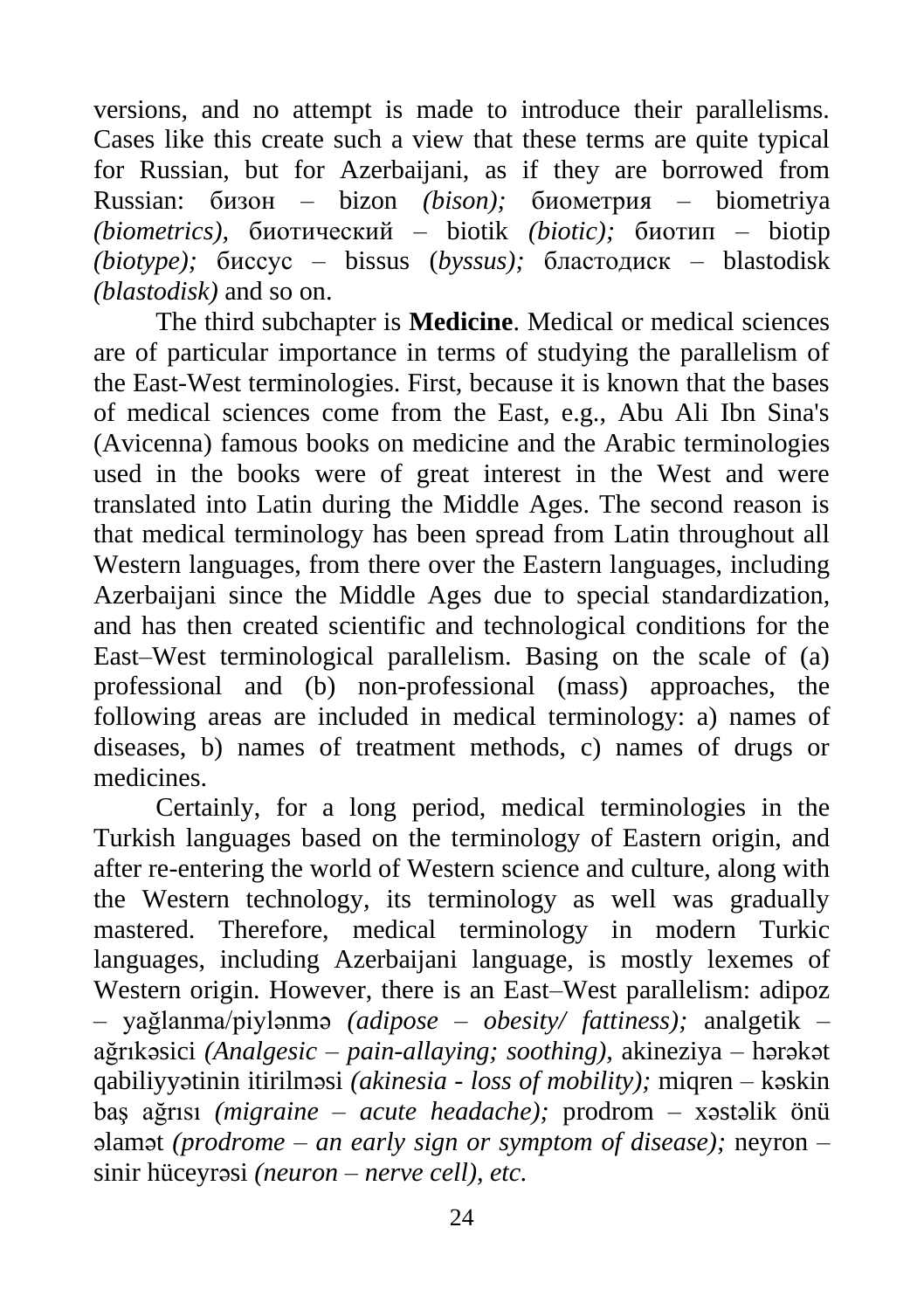The fourth subchapter is **Mathematics**. Although the term 'Mathematics' is of Eastern origin, it is now widely regarded as the equivalent of 'matematika' of Western origin. In general, the western tendency of technical terminology primarily shows itself in mathematics, and it means that this scientific sphere carries out methodological nature for technical sciences.

**The Russian-Azerbaijani Dictionary of Mathematical Terms<sup>20</sup>**, which gives some idea about the modern state of mathematical terminology in Azerbaijani language and allows us to have clear outcomes about the level of the East-West parallelism in this field.

The first thing that primarily attracts attention is that any international term of Western origin is adopted as it is. For example, funksiya *(function),* inteqral *(integral),* minimum *(minimum),* absis *(absis),* avtomorfizm *(automorphism),* model *(model),* sistem *(system),* fundamental *(fundamental),* funksional *(functional),*  ekvivalent *(equivalent), etc.*

As can be seen, many of these terms have parallelisms of Eastern origin, for example: funksiya – vəzifə *(function – duty);*  inteqral – birləşmə *(integral – combination);* assosiativ – əlaqəli *(associative – relation);* hipoteza – fərziyə *(hypothesis – speculation);* limit – hüdud *(limit* – *boundary);* oblast – sahə *(oblast, region – area);* defekt – qüsur *(defect – fault);* lokal – məhdud (hüdudlu) – (*local – limited);* elementar – adi *(elementary. – ordinary, usual);* simvol – rəmz *(symbols), etc.*

The second important thing is that terms of Western and Eastern origin are considered in some cases to be used in parallel, such as*:* analiz – təhlil *(analysis – examine);* arifmetik – hesabi (*arithmetic – computational);* binom – ikihədli *(binomial (polynomial));* iterasiyalama – təkrarlama (*iteration – reiteration);*  kombinatorika – birləşmələr nəzəriyyəsi *(combinatory – theory of unification);* median – kənarortaq *(median);,* obraz – surət *(образ –*

<sup>&</sup>lt;sup>20</sup> Guliyev, T., Abdullayev F., Heydarov A. The Russian-Azerbaijani Dictionary of Mathematical Terms / T.Guliyev, F.Abadullayev, A.Heydərov. – Baku, – 2012.  $-136$  p.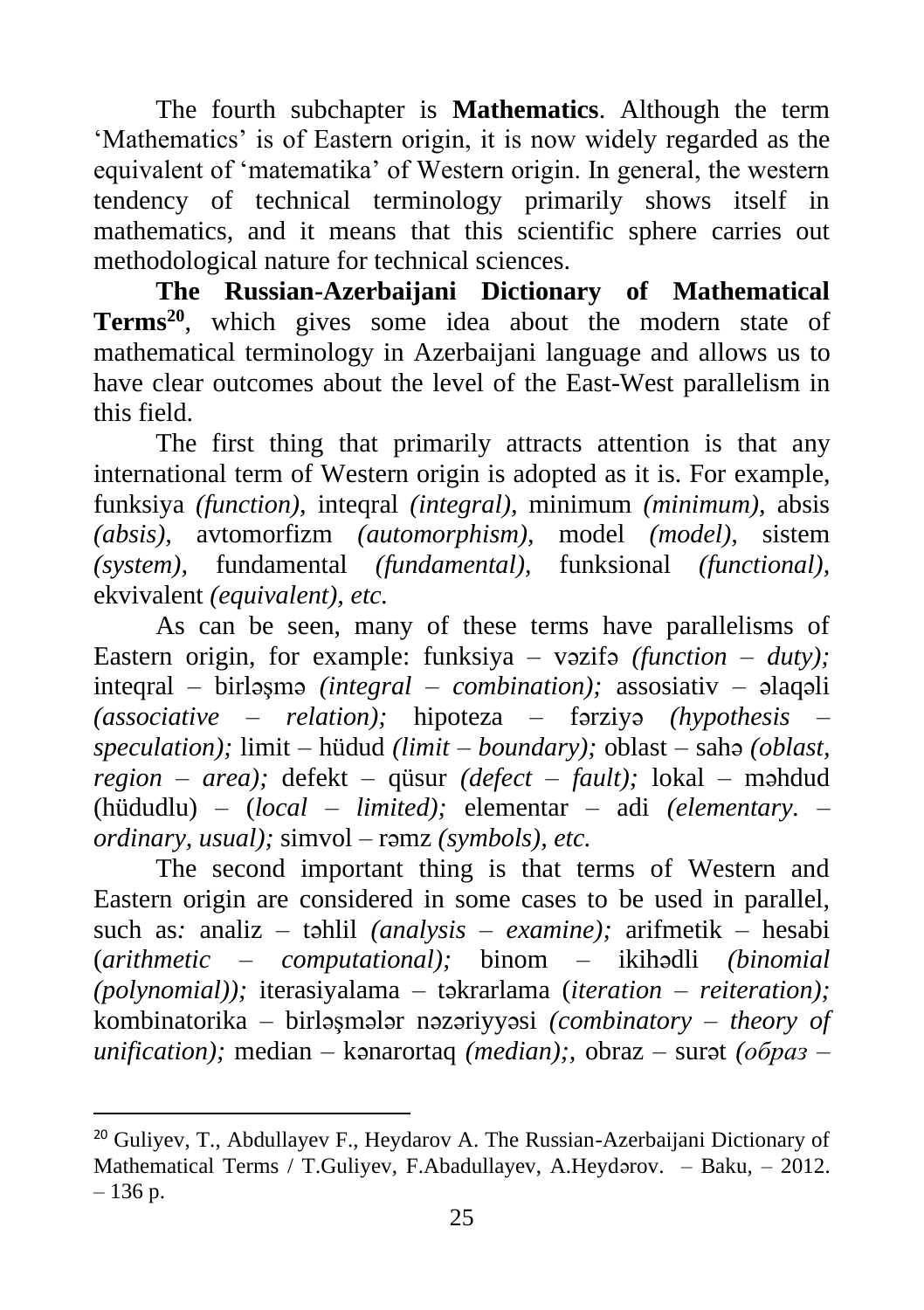*image);* period – dövr *(period) ,* interval – aralıq *(interval – space);*  proobraz – əsli (проообраз *– origin), etc*.

The fifth subchapter is **Physics.** Observations on both mathematics and physics have shown that there are some types of terminology in Azerbaijani language that we can call a) basic and (b) secondary or derivative. The East–West terminological parallelism differs, as a rule, by feature of being used as main one in the terminology rather than the second or derivative, and the reason of it, in our view, is that the East–West parallelism is primarily reflected in the concepts that have philosophical and methodological essence of scientific thinking.

S. Sadigova points out that "doublets are more commonly used in dictionaries. That is, one concept is expressed in two or more terms. For example, the term "ekvivalent" is used in three forms: "ekvivalent – eynigüclü – bərabərgüclü" (equivalent'– equal in strength– of the same strength.) In our view, it is advisable to clarify these terms and to use the one that more accurately expresses the meaning of the phrase (the term 'of the same strength'). S. Sadigova agreed with the point that 'doublet terms should be included in the dictionary.' Because both "foreign and Azerbaijani terms" are used for the expression of the same concept. For example: eynigüclü – ekvivalent (*of the same strength – equivalent*); tənbölən – bissektrisa *(bisecting line – bisector)*; assosiativlik – qruplaşdırma-birləşdirmə (associativeness - grouping and merging); istilik tarazlığı – termometr *(heat balance – thermometer)*; gərginlik – potensial (voltage - potential $"^{21}$ .)

In general, the following East-West terminological parallelisms are included in the **Explanatory Terminological Dictionary of Physics and Mathematics in Azerbaijani Language**: aerodinamik müqavimət – ön müqavimət *(aerodynamic resistance - front resistance);* burulğanlı cərəyan – Fuko cərəyanı *vertical current - Foucault current);* ədəd üçbucağı – Paskal üçbucağı*, unit triangle - Pascal triangle);* ion cihazı – qazboşalma cihazı (*ion apparatus –*

<sup>&</sup>lt;sup>21</sup> Sadigova, S. Explanatory Terminological Dictionary of Physics and Mathematics in Azerbaijani Language / S.Sadigova. – Baku: Elm, – 1998.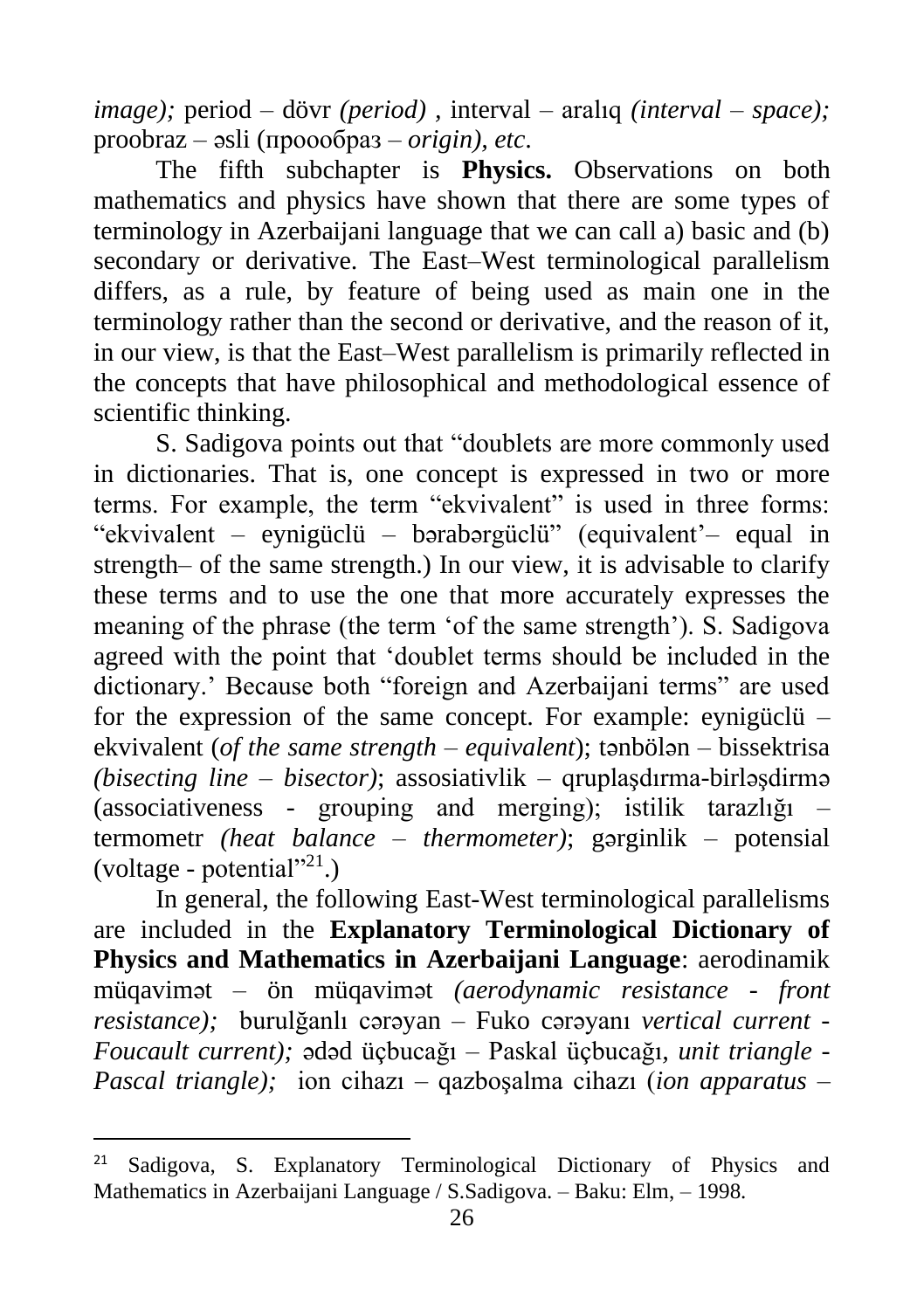*gas* discharge apparatus); loqarifm xətkeşi – hesablama xətkeşi, *logarithm rules - computational linear);* Plank sabiti – təsir kvantı *(Plank constant - impact of quantum);* rəqs dövrü – rəqs periodu *(oscillation period);* cazibə – qravitasiya *(gravitation, gravity);* şüa istilik mübadiləsi – radiasiya istilik mübadiləsi (*thermal conductivity*  – *radiation heat transfer), etc.*

The sixth subchapter is **Chemistry**. The regulation process of the terminological system in Chemistry started the early years of the twentieth century (1920) and one of the problems that arose was the East and West parallelism.

From the first attempt to develop a dictionary of chemical terminology, there were three options of choice: a) to use complicated terms of Arabic origin; b) to create a new term based on the native language; c) to adopt an international term. Analysis of the **Chemistry Terms Dictionary** is of our interest: aktivlik – fəallıq *(activity);* qravimetrik analiz – çəki analizi *(gravimetric analysis weight analysis);* prob analizi – əyar analizi *(probe analysis);*  essensiya – cövhər *(essence);* asimmetrik – qeyri-simmetrik *(asymmetric – non-symmetrical);* absorbsiya – səthi udulma *(absorption - Surface absorption);* koaqulyasiya – laxtalanma *(coagulation – curdling), etc.*

Thus, the East and West parallelism is manifested in three ways in the following examples:

1) The Eastern term or equivalent's parallelism of an international term of Western origin is given, for example: inversiya – çevrilmə (*inversion – conversion);* konfiqurasiya – xarici görünüş *(configuration – appearance);* kriogen – soyuducu *(cryogen),* etc.

2) Only one component of an international term with a complex Western structure is introduced with the East parallelism or equivalent, for example: qravimetrik analiz – çəki analizi (it should be noted that the term *'analiz'* in Azerbaijani has a very popular parallelism *'"təhlil"* (gravimetric analysis – weight analysis), prob analizi – əyar analizi *(probe analysis)*, etc.

3) Only the lexical-grammatical form of the term 'correction' of the Western origin is replaced by the Eastern (national) parallelism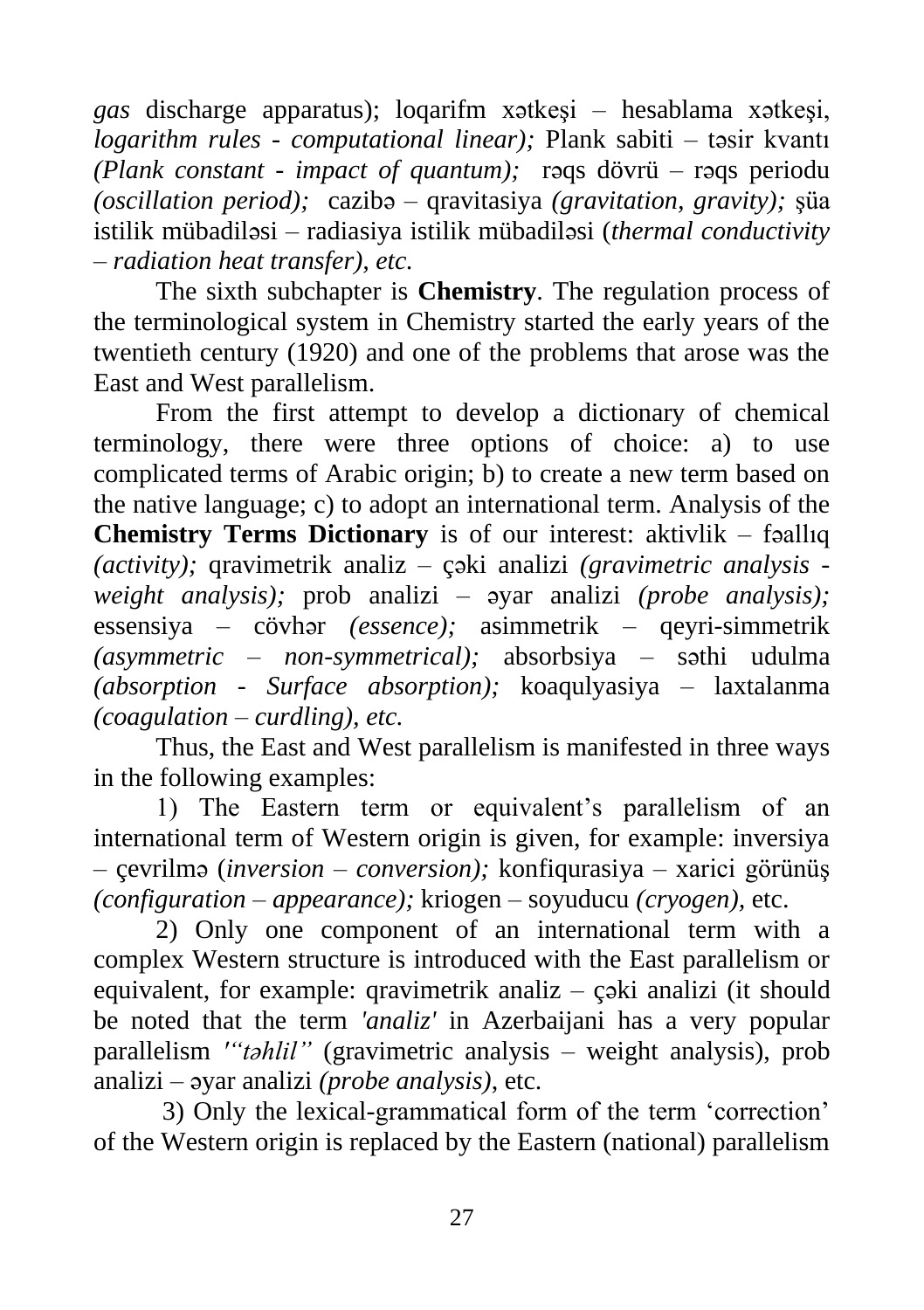or equivalent; for example: asimmetrik – simmetrik *(asymmetric non-symmetric),* binormal – ikinormal (binomial), etc.

Thus, we can summarize the results of the study as follows:

1. The East-West lexical and terminological parallelisms have played an important role in the scientific style development of Azerbaijani language as a universal (international) language phenomenon, and this phenomenon has its own structural-semantic, cognitive – gnosiological and culturological-stylistic basis. The parallel use of the East and West notions in the same national language thinking is not a coincidence or anomaly; it is a typological reality that has been designed and shaped due to the whole history of the scientific style and settled as a functional system.

2. The functional system of the East-West lexical and terminological parallelism in Azerbaijani language also comes into view in the following stable relations:

a) The term of Western origin directly notifies the notion that the Western scientific thinking formed;

b) The term of the Eastern origin is transformed (modernized) into the equivalent of the term of the Western origin;

c) The term of the Eastern origin often acts as a local (national) interpreter or explanatory of the term of the Western origin.

3. The East-West lexical and terminological parallelism has a history of almost two centuries in Azerbaijani language context:

- 19<sup>th</sup> century (emergence of the first facts of parallelism;

- early 20th century (determination of parallelism as a specific language phenomenon);

- From the 20s of the  $20<sup>th</sup>$  century to the end of it (expanding of boundaries of parallelism and covering different areas of scientific style);

- The end of the 20th century – the early 21st century (deepening of the parallelism and turning into a perfect linguisticculturological system.)

4. The East-West lexical and terminological parallelisms manifest themselves in the human studies, social, natural, and technical sciences. The conducted researches confirm that the common typological aspects were leading ones in various fields of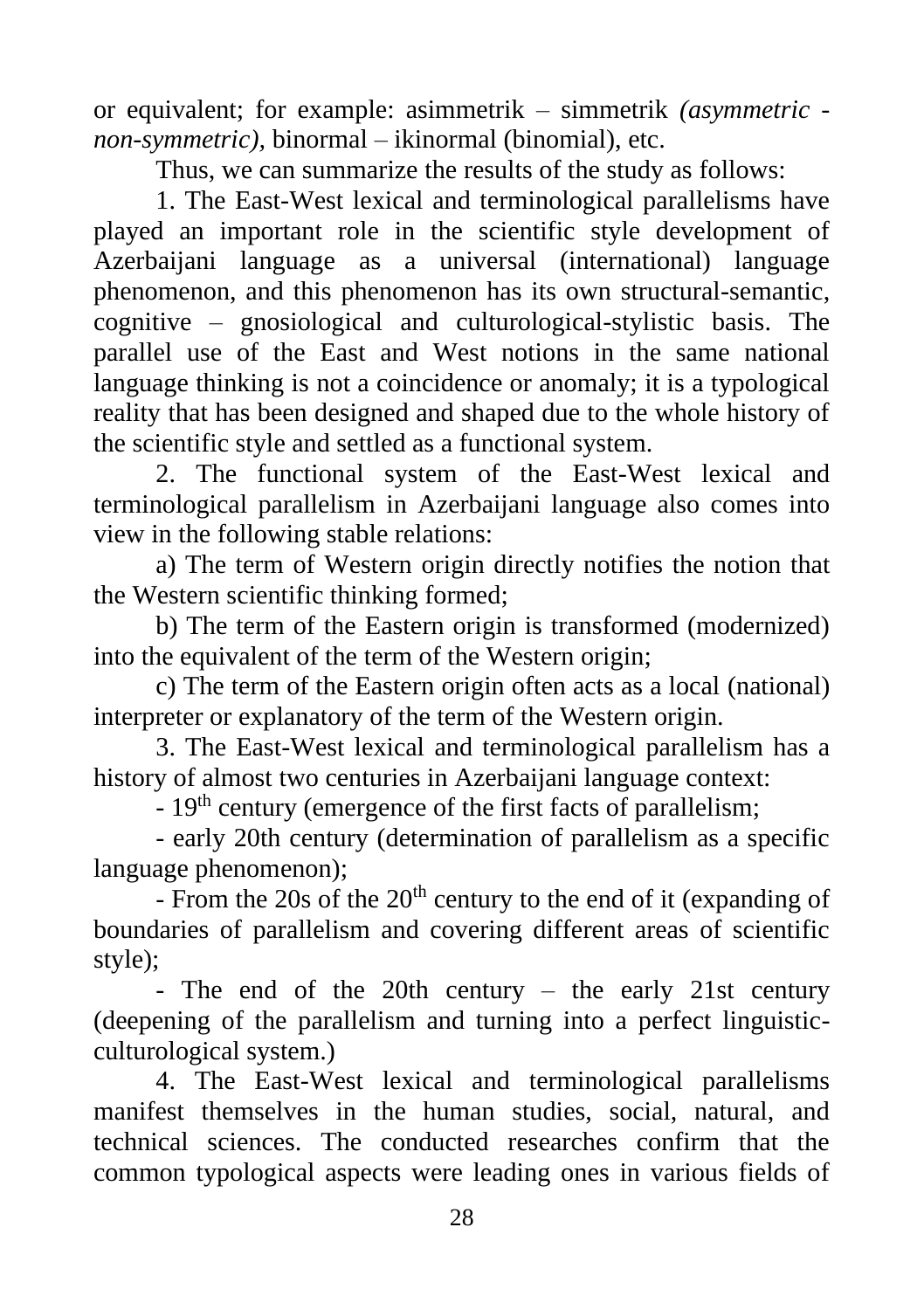sciences; regardless of the universal nature of this language phenomenon and differences in scientific thinking (and language), it provides a clear view on common patterns. However, along with this common typological dominance, there are peculiar features of the East-West lexical and terminological parallelisms in the fields of science, such as: a) human studies, b) social, c) natural, and d) technical sciences.

5. The East-West lexical and terminological parallelisms in human studies in the context of Azerbaijani language draw attention with the maximum traditionalism of the Eastern component and contrastivity of the maximum modernity of the Western component. And such sharp contrastivity results in the continuity of the parallels (parallelisms).

6. The leading tendency in the East-West lexical and terminological parallelisms in the field of social sciences, even though the terminology of the Eastern origin formally prevails, notion and content dominance belongs to Western concepts. This means that the term of Eastern origin appears in a form 'laden' with notion and content technologies of Western concept.

7. In natural sciences, particularly in technical sciences the East-West lexical and terminological parallelisms come into view by the formality of the Eastern component and the notion – content relevance (and modernity) of the Western component.

#### **The main contents of the dissertation work are reflected in the following theses and articles:**

- 1. About the East-West Lexical and Terminological Parallelism in the Modern Azerbaijani Language // Problems of Philology. – Baku. No. 5, p.194-198.
- 2. Formation of the East-West Parallelism in Azerbaijani Language// BSU. Language and Literature. – Baku. No. 3 (99), 2016, p.67-70.
- 3. The East–West Parallelism in the Linguistic Terminology of Azerbaijani Language //Ganja State University. Scientific News. – Ganja. No.2, 2017, p.114-117.
- 4. The East-West Lexical and Terminological Parallelism in Political Sciences // Ganja State University.  $2<sup>nd</sup>$  International Scientific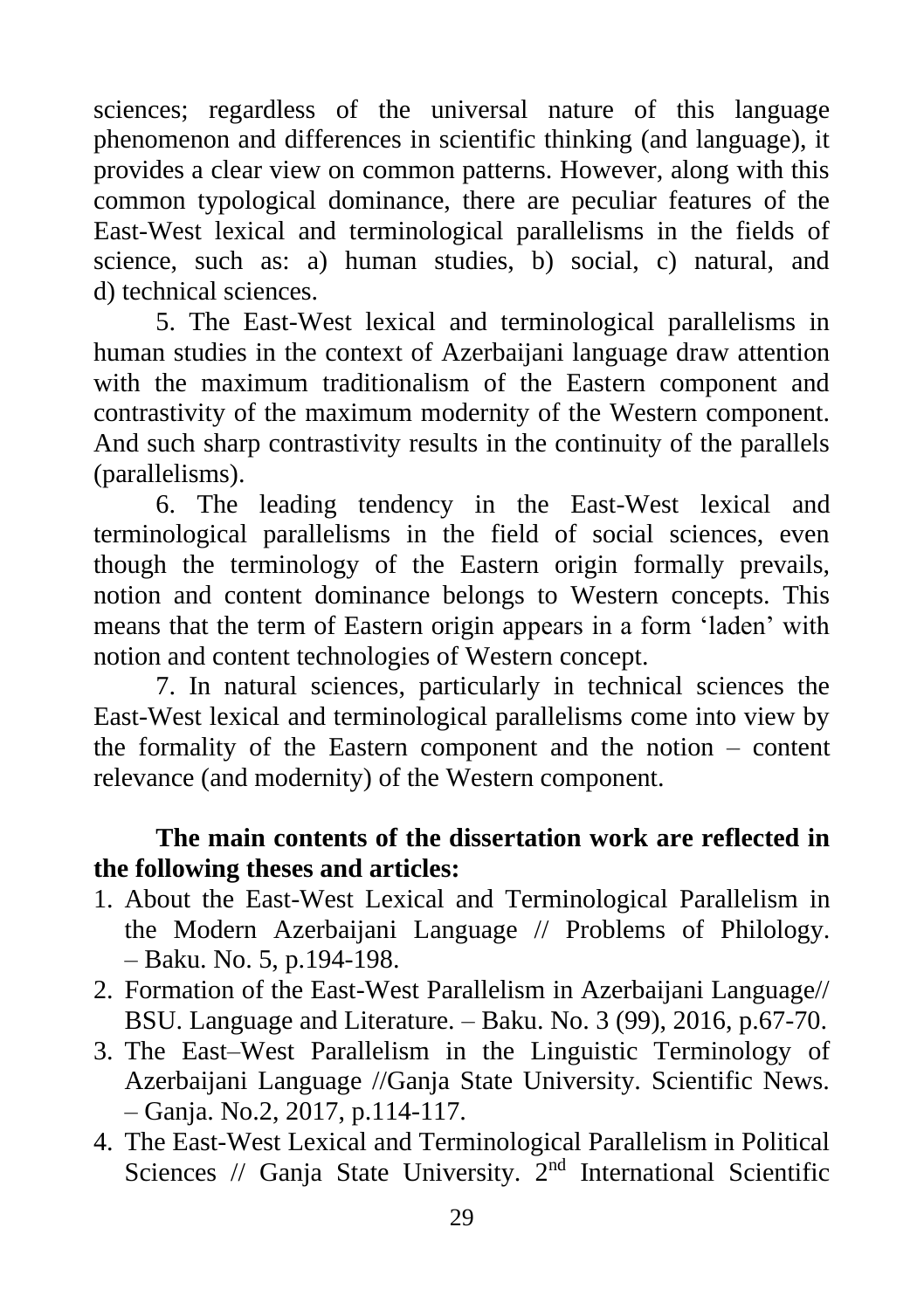Conference of Young Scientists. Ganja. 2017, p.378-380.

- 5. The East-West Lexical and Terminological Parallelism in the Language of the Azerbaijani Social Sciences // Ukraine. Kherson State University. Collected Papers on Philology. – Kherson. 2017, p. 168-171.
- 6. The East-West Lexical and Terminological Parallelism in the Language of Natural Sciences// Baku Slavic University. Actual Problems of Studying Human Sciences. – Baku. 2018, p. 41-47.
- 7. The East-West Parallelism in the Literary Terminology of Azerbaijani Language // Baku Slavic University. Huseyn Javid and the Modern Azerbaijan Philology. Proceedings of the Republican Scientific Conference. – Baku. 2018, p.472-476.
- 8. The East-West Lexical and Terminological Parallelism in the Language of Technical Sciences // – Baku: Problems of terminology,  $-2019$ .  $\mathbb{N}$ <sup>o</sup> 1. – p. 270-279.
- 9. The East-West lexical-terminological parallelism in the terminology of philosophy and historiography of the Azerbaijani language // – Baku: Problems of Philology, – 2019. № 11. – p. 218-224.
- 10. The East-West Lexical and Terminological Parallelism in words on biology and medicine in the Azerbaijani language// – Saratov: Topical issues of modern science: Materials of the III International Scientific and Practical Conference, – 2019. – p. 213-216.
- 11. The East-West lexical-terminological parallelism in the terminology of sociology and psychology of the Azerbaijani language // – Baku: Azerbaijan University of Languages, Language and Literature,  $-2020$ . No 1. – p. 55-61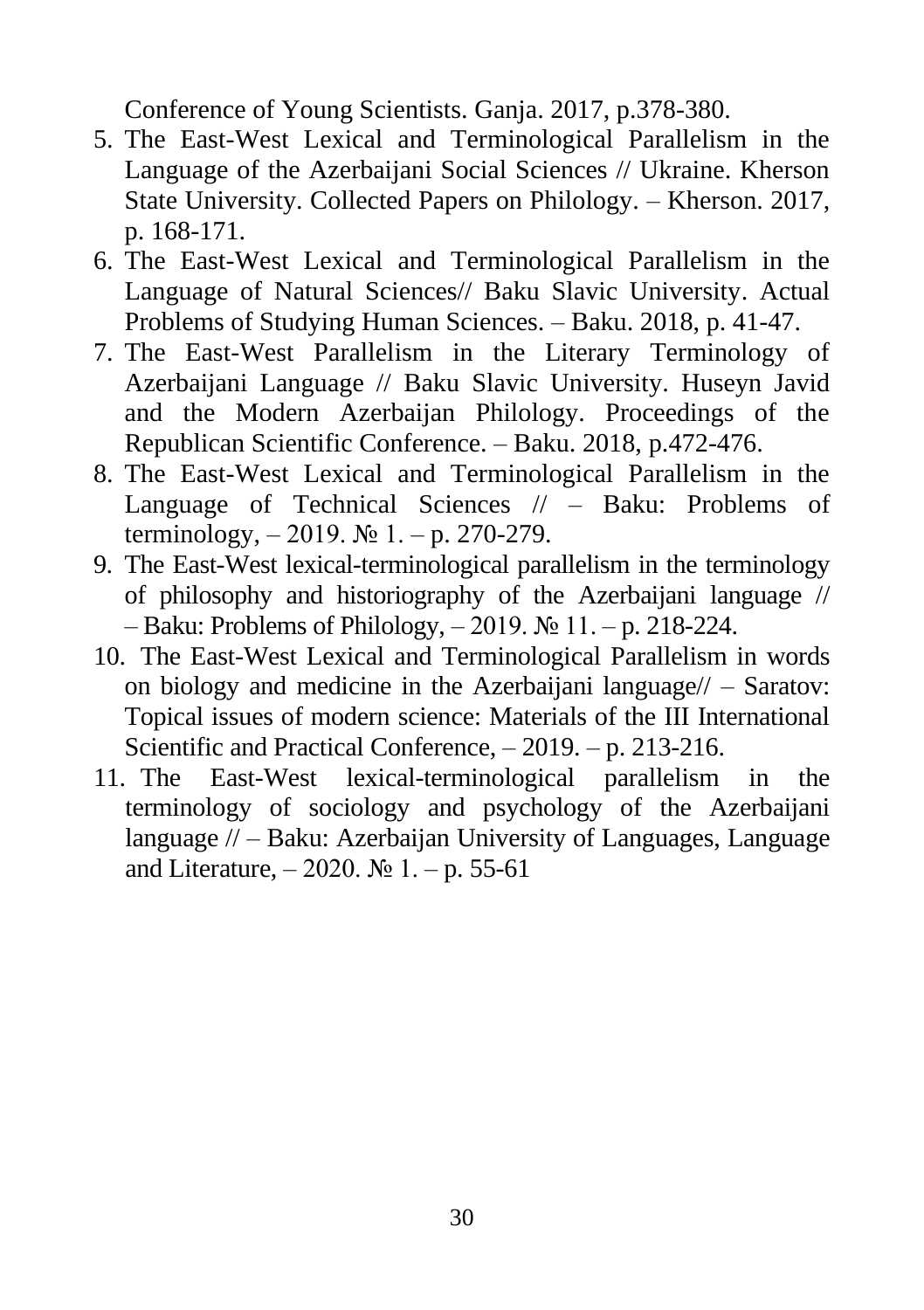$T$  defense will be defense will be defined on  $\mathcal{L}_\mathcal{A}$  $m_{\rm c}$  meeting  $\frac{20}{3}$  Y<sub>10</sub> he 2000, 14  $\sim$ de defense will be field on  $\frac{1}{\sqrt{2}} \frac{1}{\sqrt{2}}$  and  $\frac{1}{\sqrt{2}}$  at the Azerbai in Azerbai in Azerbai in Azerbai in Azerbai in Azerbai in Azerbai in Azerbai in Azerbai in Azerbai in Azerbai in Azerbai in Azerbai in Aze meeting of the Dissertation council ED 2.13 of Supreme Attestation<br>Commission under the President of the Republic of Azerbaijan operating at Baku Slavic University.

Address: AZ 1014, Baku, Suleyman Rustam Street, 33.

Dissertation is accessible at the Baku Slavic University Library.

Electronic versions of dissertation and its abstract are available on the official website of the Baku Slavic University.

Abstract was sent to the required addresses on  $27$   $\mu$  Oey 2022.